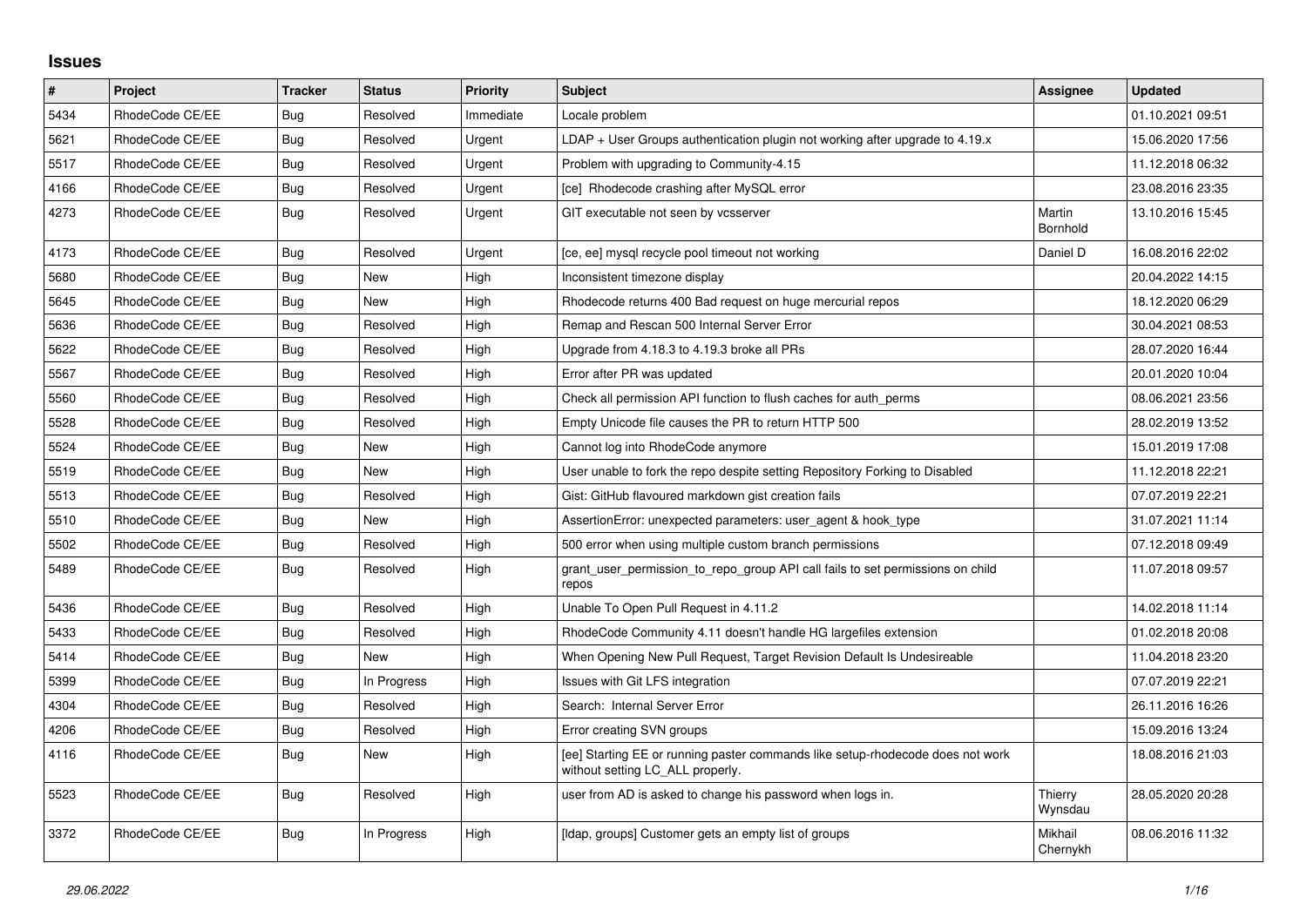| $\pmb{\#}$ | Project         | <b>Tracker</b> | <b>Status</b> | <b>Priority</b> | <b>Subject</b>                                                                                                                       | Assignee                     | <b>Updated</b>   |
|------------|-----------------|----------------|---------------|-----------------|--------------------------------------------------------------------------------------------------------------------------------------|------------------------------|------------------|
| 4184       | RhodeCode CE/EE | <b>Bug</b>     | Resolved      | High            | fix content INT overflow bug                                                                                                         | Marcin<br>Kuzminski<br>[CTO] | 23.08.2016 10:31 |
| 4199       | RhodeCode CE/EE | Bug            | Resolved      | High            | investigate: ongoing SSL problems when switching to 4.X from 3.X                                                                     | Johannes<br>Bornhold         | 15.09.2016 13:14 |
| 5608       | RhodeCode CE/EE | Bug            | Resolved      | High            | svn+ssh user set incorrectly                                                                                                         | Daniel D                     | 31.03.2020 18:21 |
| 5606       | RhodeCode CE/EE | Bug            | Resolved      | High            | SVN + ssh subdirectory failure                                                                                                       | Daniel D                     | 09.04.2020 03:29 |
| 5604       | RhodeCode CE/EE | <b>Bug</b>     | Resolved      | High            | Search error on second result page                                                                                                   | Daniel D                     | 30.03.2020 16:01 |
| 4268       | RhodeCode CE/EE | <b>Bug</b>     | Resolved      | High            | [ee] default reviewers from changed lines is returning wrong values                                                                  | Daniel D                     | 06.10.2016 14:35 |
| 4233       | RhodeCode CE/EE | Bug            | Resolved      | High            | slack, git push problem                                                                                                              | Daniel D                     | 26.09.2016 11:56 |
| 4223       | RhodeCode CE/EE | Bug            | Resolved      | High            | [git, tags] annotated tags not appearing in UI                                                                                       | Daniel D                     | 12.09.2016 06:12 |
| 5576       | RhodeCode CE/EE | Bug            | Resolved      | High            | Hosting many repositories                                                                                                            | Craig Fairhurst              | 12.02.2020 12:55 |
| 5679       | RhodeCode CE/EE | <b>Bug</b>     | New           | Normal          | Data directory continues to grow until it fills disk partition                                                                       |                              | 25.04.2022 11:42 |
| 5672       | RhodeCode CE/EE | Bug            | New           | Normal          | Unable to browse git repository folders with # in names                                                                              |                              | 16.12.2021 18:13 |
| 5670       | RhodeCode CE/EE | Bug            | <b>New</b>    | Normal          | Repo-level administrators can usurp owner of repoistory                                                                              |                              | 01.12.2021 16:18 |
| 5669       | RhodeCode CE/EE | Bug            | Resolved      | Normal          | Mercurial commit messages doesn't show cyrillic symbols                                                                              |                              | 01.10.2021 10:39 |
| 5664       | RhodeCode CE/EE | Bug            | New           | Normal          | Regression: When assigning permissions, cannot see own group in auto-complete<br>without special conditions                          |                              | 29.07.2021 10:49 |
| 5662       | RhodeCode CE/EE | <b>Bug</b>     | New           | Normal          | Full text search not working due to crash in whoosh                                                                                  |                              | 07.06.2022 08:31 |
| 5657       | RhodeCode CE/EE | Bug            | New           | Normal          | Error in maintenance page                                                                                                            |                              | 30.03.2021 15:09 |
| 5656       | RhodeCode CE/EE | Bug            | Resolved      | Normal          | Error for branch permission page                                                                                                     |                              | 30.04.2021 08:53 |
| 5655       | RhodeCode CE/EE | Bug            | Resolved      | Normal          | New public gist's id is always auto generated                                                                                        |                              | 01.07.2021 12:06 |
| 5654       | RhodeCode CE/EE | Bug            | New           | Normal          | Comment formatting broken when containing @ in a code block                                                                          |                              | 24.02.2021 12:10 |
| 5652       | RhodeCode CE/EE | Bug            | Resolved      | Normal          | Pull Requests: when title and descriptions contains character [] {} and () index out of<br>bound when attempting to comment/approve. |                              | 30.04.2021 08:53 |
| 5651       | RhodeCode CE/EE | Bug            | Resolved      | Normal          | Pull requests can get stuck if the diff is too large (it was created by mistake but we<br>can't open it to delete it)                |                              | 30.04.2021 08:53 |
| 5649       | RhodeCode CE/EE | Bug            | New           | Normal          | test-file-upload                                                                                                                     |                              | 17.12.2020 23:08 |
| 5644       | RhodeCode CE/EE | Bug            | New           | Normal          | PR inks to comments not working if files are collapsed                                                                               |                              | 02.12.2020 10:42 |
| 5634       | RhodeCode CE/EE | Bug            | Resolved      | Normal          | Quick Search Toolbar bugs out if pull request contains unicode double quote<br>character "                                           |                              | 12.10.2020 23:13 |
| 5633       | RhodeCode CE/EE | Bug            | Resolved      | Normal          | Moderately large pull requests fail because inefficient use of reviewer_data_json<br>column in pull requests table                   |                              | 12.10.2020 23:13 |
| 5632       | RhodeCode CE/EE | Bug            | New           | Normal          | Missing Parent Folder for Personal Repo lacks proper handling                                                                        |                              | 03.08.2020 07:56 |
| 5630       | RhodeCode CE/EE | <b>Bug</b>     | New           | Normal          | Inline comments do not follow the line of code                                                                                       |                              | 21.07.2020 11:25 |
| 5629       | RhodeCode CE/EE | <b>Bug</b>     | New           | Normal          | Diff truncated on small files                                                                                                        |                              | 21.07.2020 08:58 |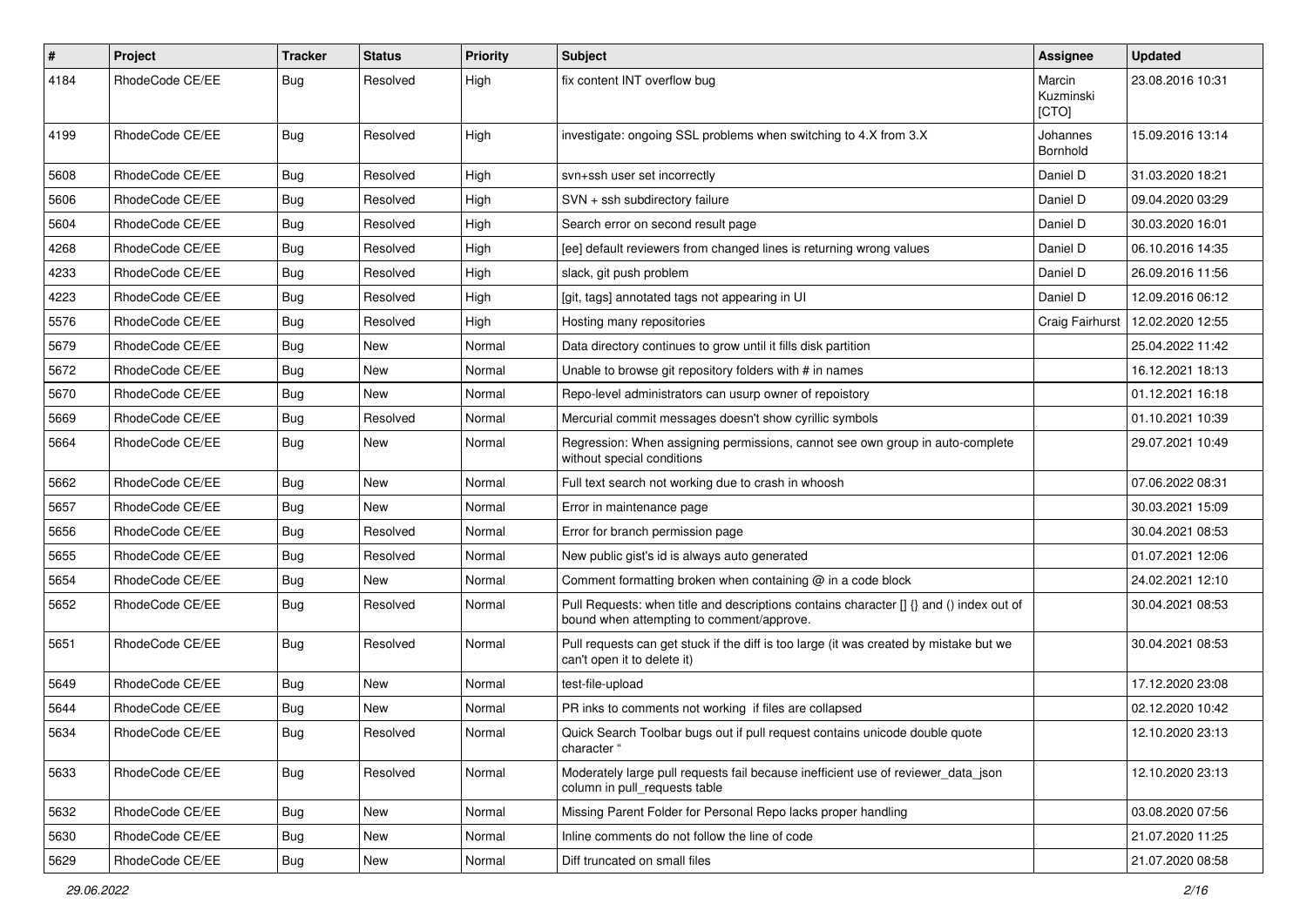| $\pmb{\#}$ | <b>Project</b>    | <b>Tracker</b> | <b>Status</b> | <b>Priority</b> | <b>Subject</b>                                                                                                    | Assignee | <b>Updated</b>   |
|------------|-------------------|----------------|---------------|-----------------|-------------------------------------------------------------------------------------------------------------------|----------|------------------|
| 5628       | Documentation     | <b>Bug</b>     | New           | Normal          | Problems with SSH Connection docs                                                                                 |          | 06.05.2022 21:14 |
| 5627       | Documentation     | Bug            | New           | Normal          | Immediate re-run of rhodecode-index throws warnings on some repos (and suggests<br>rebuild from scratch)          |          | 02.07.2020 19:41 |
| 5626       | RhodeCode CE/EE   | <b>Bug</b>     | New           | Normal          | Whoosh full-text indexing is fully indexing all repos, not recognizing forks                                      |          | 02.07.2020 19:24 |
| 5625       | Documentation     | <b>Bug</b>     | <b>New</b>    | Normal          | Feedback on RhodeCode Full-text search docs                                                                       |          | 02.07.2020 19:22 |
| 5624       | RhodeCode CE/EE   | <b>Bug</b>     | New           | Normal          | Timeout when trying to test SMTP email configuration                                                              |          | 01.07.2020 20:01 |
| 5623       | RhodeCode CE/EE   | <b>Bug</b>     | Resolved      | Normal          | Credentials for remote repository URL leaking in Repository Header                                                |          | 22.07.2020 00:47 |
| 5620       | RhodeCode CE/EE   | <b>Bug</b>     | Resolved      | Normal          | Regression of mail rendering in Thunderbird                                                                       |          | 15.06.2020 16:45 |
| 5619       | RhodeCode CE/EE   | <b>Bug</b>     | Resolved      | Normal          | Setting Landing Commit to SVN Trunk results in Files tab hitting a 404                                            |          | 04.06.2020 23:51 |
| 5605       | RhodeCode CE/EE   | Bug            | Resolved      | Normal          | Cannot set subversion compatibility to 1.10                                                                       |          | 30.03.2020 17:27 |
| 5596       | RhodeCode CE/EE   | <b>Bug</b>     | Resolved      | Normal          | Pull Request duplicated after description edit                                                                    |          | 14.04.2020 13:28 |
| 5594       | RhodeCode CE/EE   | Bug            | Resolved      | Normal          | Credentials in Repository Settings for Pull requests are exposed                                                  |          | 28.05.2020 20:25 |
| 5590       | RhodeCode CE/EE   | <b>Bug</b>     | New           | Normal          | Pull Request creation takes 2 minutes                                                                             |          | 28.05.2020 20:48 |
| 5588       | RhodeCode CE/EE   | <b>Bug</b>     | New           | Normal          | wrong rendering of issue tracker pattern                                                                          |          | 29.01.2020 11:24 |
| 5573       | RhodeCode CE/EE   | Bug            | Resolved      | Normal          | Wrong notification Base Url for Email-Integrations                                                                |          | 16.01.2020 08:53 |
| 5571       | RhodeCode CE/EE   | <b>Bug</b>     | Resolved      | Normal          | redmine does not work with firefox any more                                                                       |          | 25.10.2019 12:38 |
| 5570       | RhodeCode CE/EE   | Bug            | New           | Normal          | Remap repositories always fail in RhodeCode community                                                             |          | 04.10.2019 14:50 |
| 5569       | RhodeCode CE/EE   | Bug            | Resolved      | Normal          | SshWrapper error                                                                                                  |          | 21.01.2020 02:02 |
| 5561       | RhodeCode CE/EE   | <b>Bug</b>     | Resolved      | Normal          | PR diff doesn't update when target changes                                                                        |          | 21.05.2020 11:53 |
| 5559       | RhodeCode CE/EE   | Bug            | New           | Normal          | Timezone handling issue on repos list                                                                             |          | 07.07.2019 22:19 |
| 5557       | RhodeCode CE/EE   | Bug            | Resolved      | Normal          | Consider removing slashes from the RSS feed names                                                                 |          | 31.10.2019 19:54 |
| 5556       | RhodeCode CE/EE   | <b>Bug</b>     | New           | Normal          | After upgrade RhodeCode Enterprise, pull request via API adds repo owner as<br>default reviewer                   |          | 01.01.2020 13:09 |
| 5555       | RhodeCode CE/EE   | Bug            | Resolved      | Normal          | Making Repository Public does not update the Default User Permissions                                             |          | 28.05.2020 20:26 |
| 5551       | Documentation     | <b>Bug</b>     | New           | Normal          | Mention LargeFile and LFS in the Backup page                                                                      |          | 21.04.2019 20:58 |
| 5550       | RhodeCode CE/EE   | Bug            | <b>New</b>    | Normal          | 500 Internal Server Error   The server has either erred or is incapable of performing<br>the requested operation. |          | 18.04.2019 17:12 |
| 5547       | RhodeCode CE/EE   | Bug            | New           | Normal          | UI not consistent between Firefox and Chrome                                                                      |          | 01.03.2019 23:35 |
| 5545       | RhodeCode CE/EE   | Bug            | New           | Normal          | Merge commit to contain the username/reponame of the origin                                                       |          | 28.02.2019 13:46 |
| 5540       | RhodeCode CE/EE   | Bug            | New           | Normal          | Rhode Code 4.15.2 VCS Caching(?) behaviour                                                                        |          | 25.02.2019 17:01 |
| 5538       | RhodeCode CE/EE   | <b>Bug</b>     | New           | Normal          | internal server error (UnicodeDecodeError) during rhodecode-index request                                         |          | 20.02.2019 14:43 |
| 5535       | RhodeCode Control | <b>Bug</b>     | New           | Normal          | improper rollback on upgrade failure                                                                              |          | 09.02.2019 21:12 |
| 5531       | RhodeCode Tools   | Bug            | New           | Normal          | rhodecode-index: default cli opts overwrite given mapping file                                                    |          | 17.07.2020 17:36 |
| 5530       | RhodeCode CE/EE   | <b>Bug</b>     | Resolved      | Normal          | Email integration has incorrect url                                                                               |          | 09.02.2019 10:33 |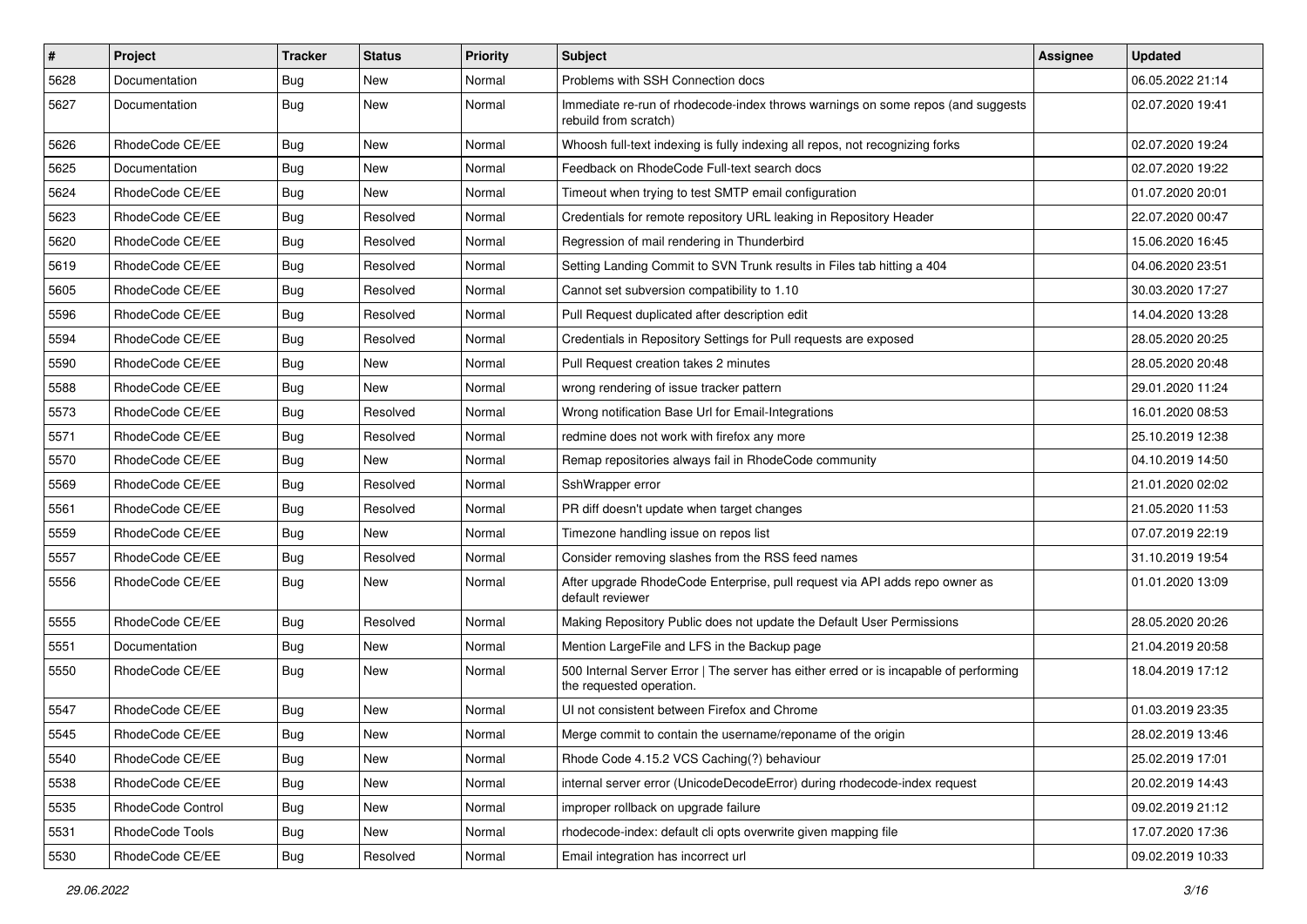| $\vert$ # | Project           | <b>Tracker</b> | <b>Status</b> | Priority | Subject                                                                                                                                                                              | <b>Assignee</b> | <b>Updated</b>   |
|-----------|-------------------|----------------|---------------|----------|--------------------------------------------------------------------------------------------------------------------------------------------------------------------------------------|-----------------|------------------|
| 5521      | RhodeCode CE/EE   | Bug            | Resolved      | Normal   | Proxing SVN http requests does not work when using prefix for rhodecode.                                                                                                             |                 | 28.02.2019 13:52 |
| 5518      | RhodeCode CE/EE   | Bug            | Resolved      | Normal   | Zero-sized files in /rhodecode/config/rcextensions/examples                                                                                                                          |                 | 21.01.2020 02:18 |
| 5515      | RhodeCode CE/EE   | Bug            | Resolved      | Normal   | PR default reviewer is incorrect                                                                                                                                                     |                 | 28.02.2019 13:52 |
| 5512      | RhodeCode CE/EE   | <b>Bug</b>     | New           | Normal   | Show commit phase in summary view                                                                                                                                                    |                 | 09.11.2018 21:37 |
| 5509      | RhodeCode CE/EE   | Bug            | New           | Normal   | Remove `!important attributes` from UI elements                                                                                                                                      |                 | 07.12.2018 07:40 |
| 5507      | RhodeCode CE/EE   | <b>Bug</b>     | Resolved      | Normal   | Markdown rendering needs improvement                                                                                                                                                 |                 | 15.08.2019 15:40 |
| 5506      | RhodeCode CE/EE   | Bug            | New           | Normal   | Web UI fonts are not looking good and is difficult to read for people with low vision                                                                                                |                 | 26.10.2018 09:38 |
| 5505      | RhodeCode CE/EE   | <b>Bug</b>     | Resolved      | Normal   | Notification emails from RhodeCode is garbled in Outlook 2016 web client                                                                                                             |                 | 07.12.2018 09:49 |
| 5501      | RhodeCode Control | Bug            | New           | Normal   | rccontrol throwing rccontrol.lib.exceptions.SupervisorFailedToStart                                                                                                                  |                 | 19.05.2022 19:32 |
| 5500      | RhodeCode CE/EE   | Bug            | New           | Normal   | How to enable/set "RC_SKIP_HOOKS" to disable svn hooks?                                                                                                                              |                 | 02.10.2018 07:45 |
| 5494      | RhodeCode CE/EE   | Bug            | New           | Normal   | rccontrol's python package management causes slow VCS SSH                                                                                                                            |                 | 02.04.2019 11:56 |
| 5492      | RhodeCode CE/EE   | Bug            | <b>New</b>    | Normal   | VCSServer + SVN 1.10                                                                                                                                                                 |                 | 26.07.2018 15:01 |
| 5490      | RhodeCode CE/EE   | <b>Bug</b>     | Resolved      | Normal   | Changes to repo group permissions via API are not audit logged                                                                                                                       |                 | 28.02.2019 13:52 |
| 5482      | RhodeCode CE/EE   | Bug            | Resolved      | Normal   | Changing a repo's 'Remote pull uri' in its Settings fails with 'No repo type specified'                                                                                              |                 | 31.10.2018 08:37 |
| 5475      | RhodeCode CE/EE   | Bug            | <b>New</b>    | Normal   | Unable to locate user in OpenLDAP directory via Idaps                                                                                                                                |                 | 08.06.2018 20:06 |
| 5471      | RhodeCode CE/EE   | Bug            | <b>New</b>    | Normal   | Webhook integration failing: need more than 3 values to unpack                                                                                                                       |                 | 01.06.2018 02:26 |
| 5462      | RhodeCode CE/EE   | <b>Bug</b>     | New           | Normal   | create repo api fails with celery enabled                                                                                                                                            |                 | 10.07.2018 17:49 |
| 5461      | RhodeCode CE/EE   | Bug            | Resolved      | Normal   | Changes to user group permissions via API are not audit logged                                                                                                                       |                 | 30.08.2018 09:47 |
| 5457      | RhodeCode CE/EE   | Bug            | Resolved      | Normal   | Internal server error on full-text search settings page with Elasticsearch                                                                                                           |                 | 16.04.2018 09:08 |
| 5450      | RhodeCode Tools   | Bug            | New           | Normal   | rhodecode-api get license info no longer works                                                                                                                                       |                 | 17.07.2018 15:01 |
| 5444      | RhodeCode CE/EE   | <b>Bug</b>     | Resolved      | Normal   | Error while creating a pull request on a Mercurial repository                                                                                                                        |                 | 17.04.2018 22:29 |
| 5412      | RhodeCode CE/EE   | Bug            | Resolved      | Normal   | Webhook for "pullrequest commented" event returns incomplete data                                                                                                                    |                 | 27.02.2018 18:00 |
| 5410      | RhodeCode CE/EE   | Bug            | New           | Normal   | After converting to CE, we get the following error when trying to view some repos in<br>the UI: "UnicodeDecodeError: 'ascii' codec can't decode byte" (full error in<br>Description) |                 | 25.01.2018 20:45 |
| 5406      | RhodeCode CE/EE   | <b>Bug</b>     | <b>New</b>    | Normal   | <b>Installer Fails</b>                                                                                                                                                               |                 | 01.12.2017 11:52 |
| 5405      | RhodeCode CE/EE   | Bug            | New           | Normal   | Add repository from UI leads to HTTP/404                                                                                                                                             |                 | 28.11.2017 11:39 |
| 5381      | RhodeCode CE/EE   | Bug            | Resolved      | Normal   | Email integration changeset links invalid                                                                                                                                            |                 | 06.09.2017 12:29 |
| 5380      | RhodeCode CE/EE   | Bug            | Resolved      | Normal   | repo commits pageintion error                                                                                                                                                        |                 | 06.09.2017 19:16 |
| 5379      | RhodeCode CE/EE   | Bug            | Resolved      | Normal   | Journal RSS feed errors                                                                                                                                                              |                 | 01.09.2017 16:40 |
| 5376      | RhodeCode CE/EE   | Bug            | Resolved      | Normal   | error: pretxnchangegroup.acl hook failed: acl: user "" denied on branch "default"                                                                                                    |                 | 16.08.2017 19:45 |
| 5371      | RhodeCode CE/EE   | <b>Bug</b>     | New           | Normal   | Comment times in Pull Requests are off by 1 day                                                                                                                                      |                 | 10.04.2018 15:11 |
| 5348      | Documentation     | <b>Bug</b>     | New           | Normal   | Uninstall documentaion missing some steps                                                                                                                                            |                 | 06.07.2017 10:25 |
| 5347      | Documentation     | <b>Bug</b>     | New           | Normal   | Post Install steps should include Apache or Nginx setup.                                                                                                                             |                 | 06.07.2017 10:23 |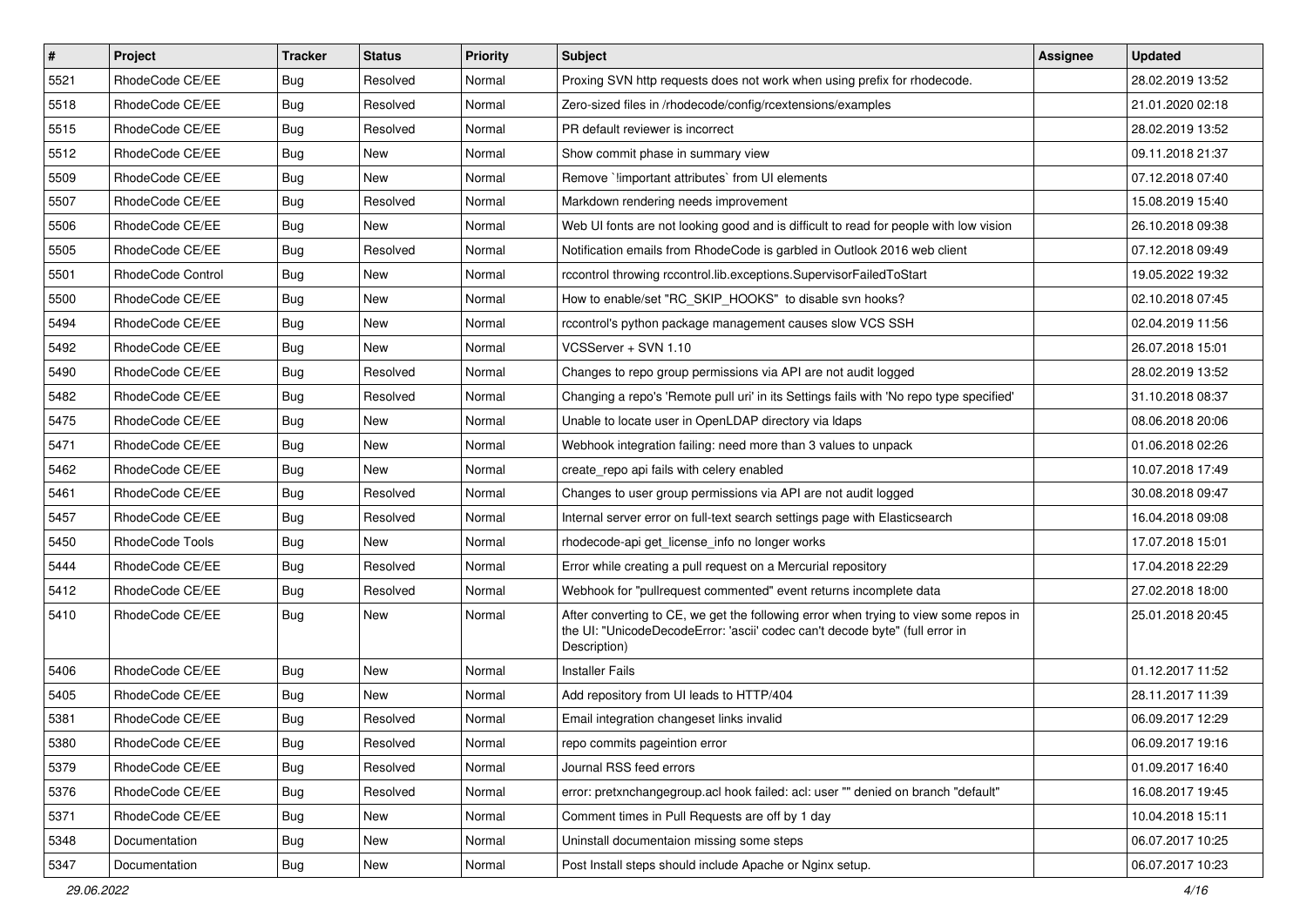| $\pmb{\#}$ | Project              | <b>Tracker</b> | <b>Status</b> | Priority | Subject                                                                             | Assignee | <b>Updated</b>   |
|------------|----------------------|----------------|---------------|----------|-------------------------------------------------------------------------------------|----------|------------------|
| 5337       | RhodeCode CE/EE      | <b>Bug</b>     | Resolved      | Normal   | Possible memory leak after few Git Pull Requests                                    |          | 08.08.2017 13:08 |
| 5304       | RhodeCode CE/EE      | Bug            | Resolved      | Normal   | Email template not correct                                                          |          | 31.10.2018 08:36 |
| 5297       | RhodeCode CE/EE      | Bug            | Resolved      | Normal   | Locale fails on a SuSE system                                                       |          | 31.10.2018 08:36 |
| 5277       | RhodeCode CE/EE      | <b>Bug</b>     | Resolved      | Normal   | table id=user_list_table - Ajax error                                               |          | 13.04.2017 01:04 |
| 5266       | RhodeCode CE/EE      | Bug            | Resolved      | Normal   | Validate if changes in target branches get's propagated on Pull request updates     |          | 05.04.2017 18:10 |
| 5259       | RhodeCode CE/EE      | <b>Bug</b>     | Resolved      | Normal   | user-journal storage changes                                                        |          | 12.04.2017 00:04 |
| 5248       | Documentation        | <b>Bug</b>     | New           | Normal   | Installation of rhodecode-tools                                                     |          | 16.03.2017 16:35 |
| 5227       | RhodeCode CE/EE      | <b>Bug</b>     | New           | Normal   | 400 during a svn checkout, file with special chars                                  |          | 23.02.2017 17:43 |
| 5218       | RhodeCode CE/EE      | <b>Bug</b>     | <b>New</b>    | Normal   | 500 when forking repository, when using special chars in password.                  |          | 19.02.2017 21:46 |
| 5213       | RhodeCode CE/EE      | Bug            | Resolved      | Normal   | Fixing Apache Proxy timeout issues                                                  |          | 14.02.2017 09:44 |
| 5210       | RhodeCode CE/EE      | <b>Bug</b>     | Resolved      | Normal   | webook problems                                                                     |          | 13.02.2017 19:43 |
| 5164       | RhodeCode CE/EE      | <b>Bug</b>     | Resolved      | Normal   | non-web calls are leaking session objects                                           |          | 13.01.2017 01:30 |
| 5153       | Documentation        | Bug            | Resolved      | Normal   | Documentation: /tmp permissions                                                     |          | 04.01.2017 13:02 |
| 4676       | RhodeCode CE/EE      | <b>Bug</b>     | Resolved      | Normal   | Some admin passwords can make installation fail                                     |          | 16.12.2016 16:16 |
| 4675       | RhodeCode CE/EE      | <b>Bug</b>     | Resolved      | Normal   | Disk free inodes are displayed incorrectly                                          |          | 13.12.2016 22:41 |
| 4306       | RhodeCode CE/EE      | Bug            | Resolved      | Normal   | Issue to push file with character # on a SVN                                        |          | 03.04.2017 16:44 |
| 4285       | RhodeCode CE/EE      | <b>Bug</b>     | New           | Normal   | Intermittent error while trying to create or fork a repository                      |          | 17.10.2016 22:42 |
| 4274       | RhodeCode CE/EE      | <b>Bug</b>     | Resolved      | Normal   | 500 error when push big objects                                                     |          | 13.02.2017 19:53 |
| 4266       | RhodeCode CE/EE      | <b>Bug</b>     | Resolved      | Normal   | Error 500 on integrations page after setting up Webhook                             |          | 17.10.2016 15:35 |
| 4255       | RhodeCode CE/EE      | <b>Bug</b>     | New           | Normal   | [translation, i18n] translation not being applied to integrations pages             |          | 30.09.2016 15:56 |
| 4190       | RhodeCode CE/EE      | Bug            | New           | Normal   | [tests] fix or remove rst xss inline test                                           |          | 22.08.2016 12:15 |
| 4189       | RhodeCode CE/EE      | <b>Bug</b>     | New           | Normal   | [tests, git] count of commit ids is different for git than hg when comparing remote |          | 22.08.2016 12:34 |
| 4188       | RhodeCode CE/EE      | <b>Bug</b>     | <b>New</b>    | Normal   | [tests, svn] changeset tests produce different results for svn                      |          | 22.08.2016 09:54 |
| 4109       | RhodeCode CE/EE      | <b>Bug</b>     | <b>New</b>    | Normal   | [files] The "switch to commit" widget is broken after using browser back button     |          | 17.04.2018 21:50 |
| 4090       | RhodeCode CE/EE      | Bug            | Resolved      | Normal   | test ticket                                                                         |          | 09.03.2021 20:39 |
| 4089       | RhodeCode CE/EE      | Bug            | Resolved      | Normal   | svn repository does not exist                                                       |          | 12.06.2018 12:29 |
| 3994       | RhodeCode Appenlight | Bug            | New           | Normal   | during setup, user is given option to make admin account even if one does not exist |          | 08.06.2016 12:44 |
| 3991       | RhodeCode Appenlight | <b>Bug</b>     | Resolved      | Normal   | report logs need upper margin                                                       |          | 21.06.2016 18:55 |
| 3990       | RhodeCode Appenlight | Bug            | New           | Normal   | some dashboard builder buttons are up against fields                                |          | 07.06.2016 12:01 |
| 3989       | RhodeCode Appenlight | Bug            | Resolved      | Normal   | even up report spacing                                                              |          | 21.06.2016 18:55 |
| 3987       | RhodeCode Appenlight | Bug            | New           | Normal   | adjust footer so it's consistent with the website footer                            |          | 15.06.2016 10:20 |
| 3986       | RhodeCode Appenlight | Bug            | New           | Normal   | table headers should be left aligned                                                |          | 07.06.2016 11:53 |
| 3963       | RhodeCode CE/EE      | Bug            | New           | Normal   | [ce] Getting a newly added repo via remap/rescan via api gives no data              |          | 27.05.2016 05:02 |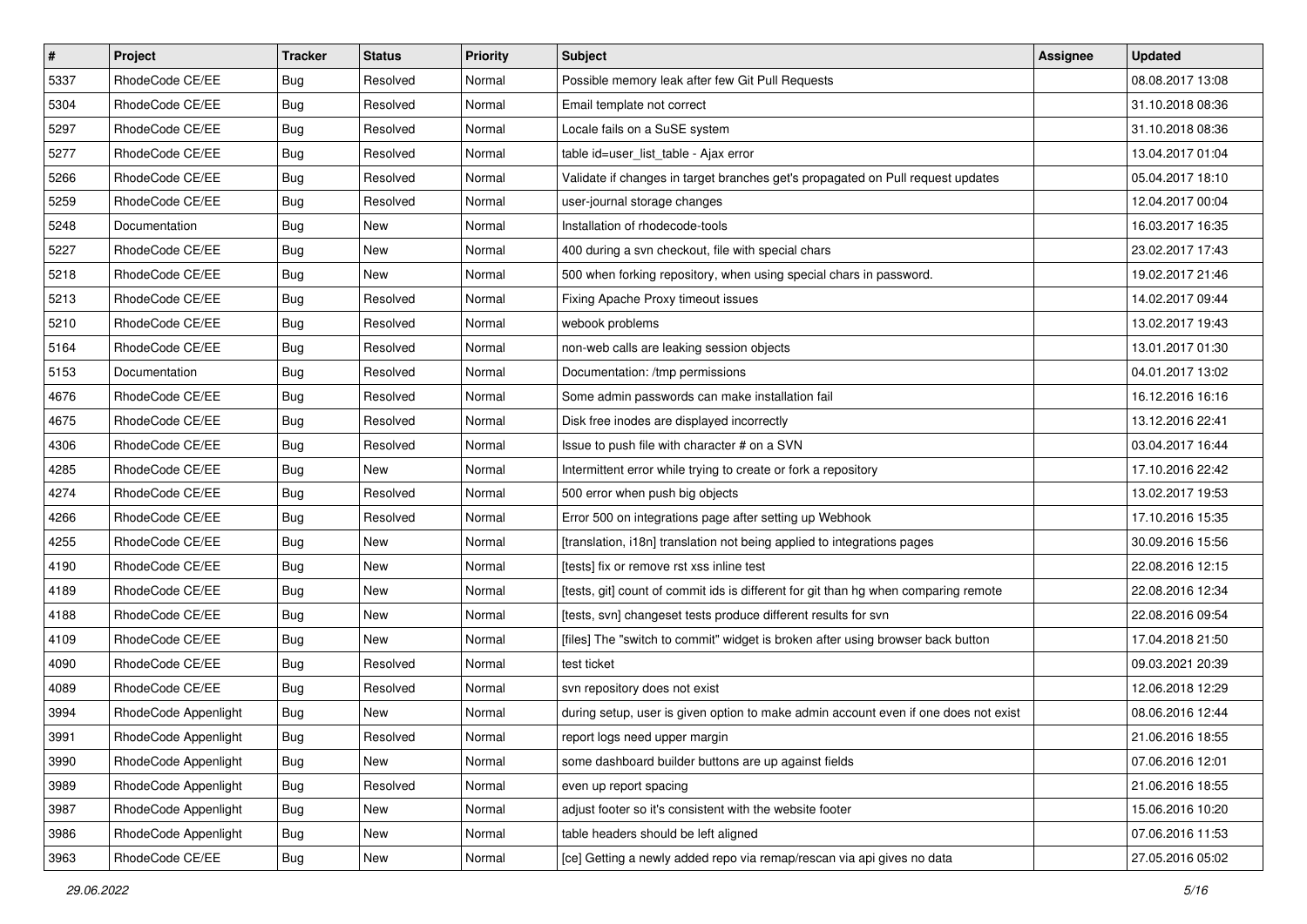| #    | Project         | <b>Tracker</b> | <b>Status</b> | <b>Priority</b> | <b>Subject</b>                                                                                | Assignee                            | <b>Updated</b>   |
|------|-----------------|----------------|---------------|-----------------|-----------------------------------------------------------------------------------------------|-------------------------------------|------------------|
| 3956 | RhodeCode CE/EE | Bug            | <b>New</b>    | Normal          | [ce] - svn commit with all 'None' properties (author, message, etc.)                          |                                     | 23.05.2016 17:22 |
| 3939 | RhodeCode CE/EE | Bug            | <b>New</b>    | Normal          | [ux] changelog filter blank after going back in browser                                       |                                     | 18.05.2016 14:50 |
| 3923 | RhodeCode CE/EE | Bug            | <b>New</b>    | Normal          | odd exception on running internal-code                                                        |                                     | 09.08.2016 10:54 |
| 3922 | RhodeCode CE/EE | Bug            | <b>New</b>    | Normal          | syn backend returns different diff to git/hg backends                                         |                                     | 11.05.2016 14:29 |
| 3555 | RhodeCode CE/EE | <b>Bug</b>     | Resolved      | Normal          | Then disabled repo location change the panel should explicitly state that it's disabled       |                                     | 25.04.2016 10:34 |
| 3441 | RhodeCode CE/EE | Bug            | <b>New</b>    | Normal          | [ux] clicking on line in file view scrolls to that line                                       |                                     | 05.04.2016 13:35 |
| 3382 | RhodeCode CE/EE | Bug            | <b>New</b>    | Normal          | download superrepo with subrepos                                                              |                                     | 25.03.2016 01:30 |
| 3357 | RhodeCode CE/EE | Bug            | Resolved      | Normal          | switch to sometimes fails to load files metadata                                              |                                     | 30.03.2016 10:56 |
| 3351 | RhodeCode CE/EE | Bug            | <b>New</b>    | Normal          | Duplicate IP whitelist entry shows error flash                                                |                                     | 21.03.2016 15:54 |
| 3334 | RhodeCode CE/EE | Bug            | <b>New</b>    | Normal          | Attempt to edit .coveragerc through the online file editor                                    |                                     | 17.03.2016 13:49 |
| 3250 | RhodeCode CE/EE | Bug            | <b>New</b>    | Normal          | Posting a comment message is very slow !                                                      |                                     | 17.03.2016 12:57 |
| 3022 | RhodeCode CE/EE | <b>Bug</b>     | <b>New</b>    | Normal          | SVN support with repositories groups                                                          |                                     | 26.07.2016 18:25 |
| 2264 | RhodeCode CE/EE | Bug            | Resolved      | Normal          | New user password change doesn't actually require a password change.                          |                                     | 12.08.2016 16:01 |
| 1404 | RhodeCode CE/EE | Bug            | Resolved      | Normal          | clone of really huge git repo (4gb) causes pyro to explode                                    |                                     | 07.02.2017 14:52 |
| 5553 | RhodeCode CE/EE | Bug            | New           | Normal          | Exceptions Tracker - Exception ID: 140095575901360 after upgrade to the lastes<br>version     | Thierry<br>Wynsdau                  | 10.07.2019 10:33 |
| 4279 | RhodeCode CE/EE | Bug            | Resolved      | Normal          | re-captcha validation is broken                                                               | Martin<br><b>Bornhold</b>           | 26.10.2016 22:27 |
| 4277 | RhodeCode CE/EE | <b>Bug</b>     | Resolved      | Normal          | [frontend] System info page does not work correctly in safari.                                | Martin<br><b>Bornhold</b>           | 04.11.2016 12:08 |
| 4271 | RhodeCode CE/EE | Bug            | Resolved      | Normal          | Browsing new repository groups via SVN issue                                                  | Martin<br><b>Bornhold</b>           | 19.10.2016 11:11 |
| 4247 | RhodeCode CE/EE | Bug            | Resolved      | Normal          | [vcs] Using current time as timestamp during archive creating leads to changing<br>hashes     | Martin<br><b>Bornhold</b>           | 28.09.2016 12:07 |
| 3950 | RhodeCode CE/EE | <b>Bug</b>     | Resolved      | Normal          | [ce, ee] trying to merge pr against a deleted branch/bookmark breaks the pr page              | Martin<br>Bornhold                  | 27.10.2016 16:12 |
| 5587 | RhodeCode CE/EE | Bug            | Resolved      | Normal          | Broken metatags in 4.18.1                                                                     | Marcin Lulek                        | 29.01.2020 11:46 |
| 5257 | RhodeCode CE/EE | <b>Bug</b>     | <b>New</b>    | Normal          | Git repository with big binary file provokes error and strange behavior/memory leak<br>of RH. | Marcin<br>Kuzminski<br><b>[CTO]</b> | 23.03.2017 22:02 |
| 4276 | RhodeCode CE/EE | <b>Bug</b>     | Resolved      | Normal          | System info page uses mercurial/git versions from RhodeCode instead of VCSServer              | Marcin<br>Kuzminski<br><b>[CTO]</b> | 14.11.2016 21:19 |
| 4250 | RhodeCode CE/EE | <b>Bug</b>     | Resolved      | Normal          | Adding a reviewer into existing PR doesn't set a reason.                                      | Marcin<br>Kuzminski<br>[CTO]        | 07.10.2016 20:05 |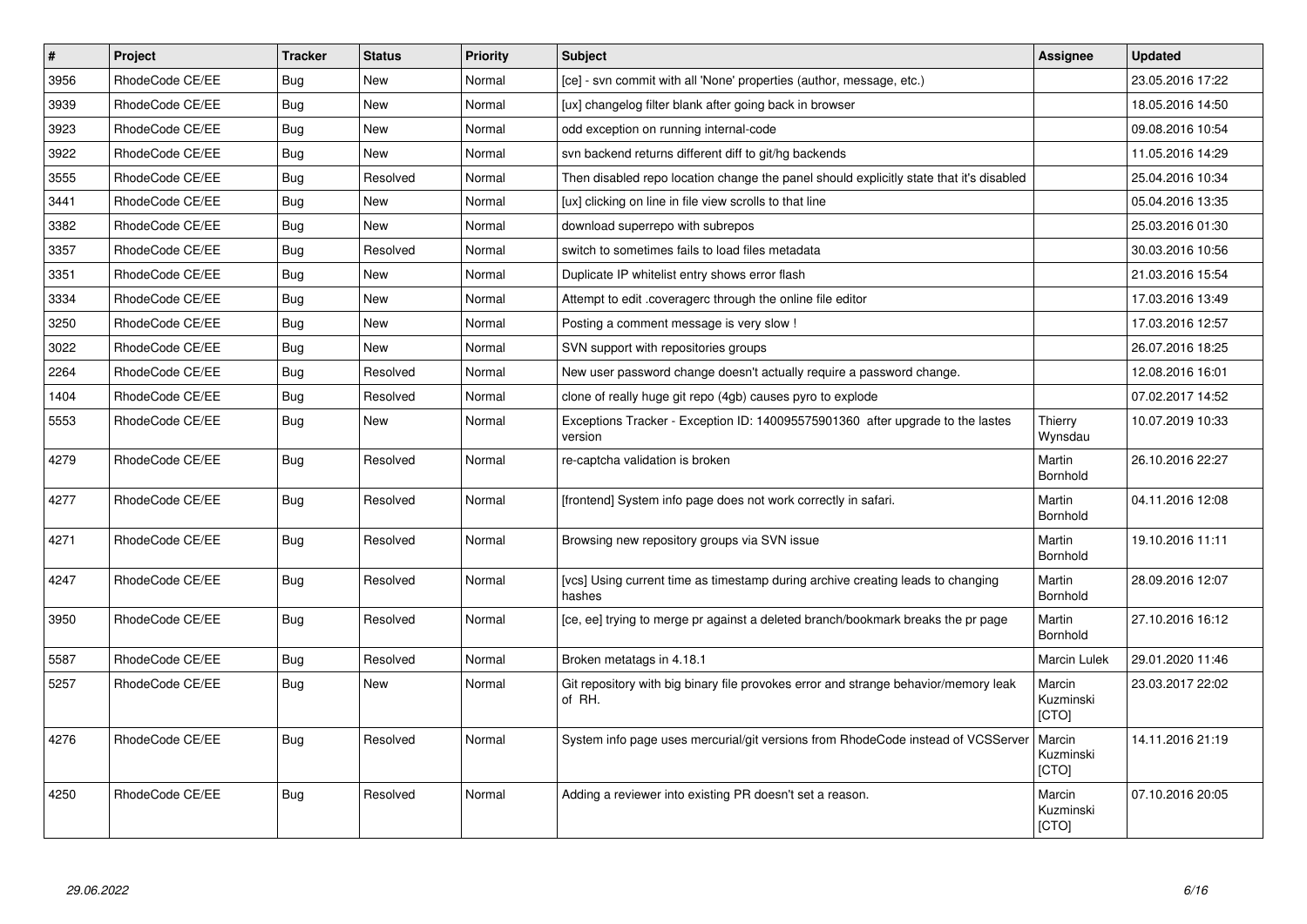| #    | Project         | <b>Tracker</b> | <b>Status</b> | <b>Priority</b> | <b>Subject</b>                                                                                                       | <b>Assignee</b>              | <b>Updated</b>                   |
|------|-----------------|----------------|---------------|-----------------|----------------------------------------------------------------------------------------------------------------------|------------------------------|----------------------------------|
| 4178 | RhodeCode CE/EE | Bug            | Resolved      | Normal          | RhodeCode EE OVA VM wont run on a ESX 6.0 host                                                                       | Marcin<br>Kuzminski<br>[CTO] | 15.09.2016 13:25                 |
| 4065 | RhodeCode CE/EE | Bug            | Resolved      | Normal          | [ux, login] 404 on login after comment attempt                                                                       | Marcin<br>Kuzminski<br>[CTO] | 04.07.2016 00:40                 |
| 4036 | RhodeCode CE/EE | Bug            | Resolved      | Normal          | encrypted clone uri can throw unicodeerror after key change                                                          | Marcin<br>Kuzminski<br>[CTO] | 27.06.2016 19:38                 |
| 4035 | RhodeCode CE/EE | Bug            | In Progress   | Normal          | failed to create whoosh index                                                                                        | Marcin<br>Kuzminski<br>[CTO] | 06.07.2016 00:04                 |
| 3549 | RhodeCode CE/EE | Bug            | Resolved      | Normal          | [4.0.0 regression], file source links use last commit id instead of current commit id                                | Marcin<br>Kuzminski<br>[CTO] | 21.04.2016 16:10                 |
| 3483 | RhodeCode CE/EE | Bug            | <b>New</b>    | Normal          | oauth: disable 3rd party registration if RhodeCode registration is disabled                                          | Marcin<br>Kuzminski<br>[CTO] | 13.04.2016 12:13                 |
| 4254 | RhodeCode CE/EE | Bug            | Resolved      | Normal          | [frontend] 500 Internal Server Error with i18n-ed pages                                                              | Lisa Quatmann                | 30.09.2016 14:38                 |
| 4224 | RhodeCode CE/EE | Bug            | Resolved      | Normal          | [docs] update docs re: removing old instances when switching editions                                                | Lisa Quatmann                | 11.10.2016 15:36                 |
| 4121 | RhodeCode CE/EE | Bug            | Resolved      | Normal          | [ce, ee] server announcement has extra margin                                                                        |                              | Lisa Quatmann   26.09.2016 14:00 |
| 3488 | RhodeCode CE/EE | Bug            | Resolved      | Normal          | [frontend, styling] update icon font                                                                                 | Lisa Quatmann                | 04.10.2016 13:27                 |
| 3971 | RhodeCode CE/EE | Bug            | Resolved      | Normal          | [ce, vcs] Merge requests/Pull requests failing due to rebase problem                                                 | Johannes<br>Bornhold         | 19.07.2016 15:54                 |
| 5610 | RhodeCode CE/EE | Bug            | Resolved      | Normal          | Files navigation looses the at= <name> marker</name>                                                                 | Daniel D                     | 03.10.2021 23:23                 |
| 5599 | RhodeCode CE/EE | Bug            | Resolved      | Normal          | SVN navigation to trunk fails                                                                                        | Daniel D                     | 04.04.2020 11:21                 |
| 5579 | RhodeCode CE/EE | Bug            | Resolved      | Normal          | JS bug when a commit message can be parsed as a number                                                               | Daniel D                     | 20.01.2020 10:04                 |
| 4296 | RhodeCode CE/EE | Bug            | Resolved      | Normal          | [ee] Can not create pull requests with reviewers.                                                                    | Daniel D                     | 07.11.2016 21:17                 |
| 4278 | RhodeCode CE/EE | Bug            | Resolved      | Normal          | [admin] Clicking the save button in admin -> settings -> issue tracker leads to<br>exception if no patterns entered. | Daniel D                     | 18.10.2016 13:38                 |
| 4256 | RhodeCode CE/EE | Bug            | New           | Normal          | [ce, ee, ux] Source code highlight colors conflict with red/green inserted/deleted<br>blocks                         | Daniel D                     | 03.10.2016 05:00                 |
| 4208 | RhodeCode CE/EE | Bug            | New           | Normal          | [ce, ee] test errors get hidden by error page                                                                        | Daniel D                     | 14.09.2016 12:00                 |
| 4110 | RhodeCode CE/EE | <b>Bug</b>     | In Progress   | Normal          | [ce, ee] repos can be named _admin, _static                                                                          | Daniel D                     | 20.07.2016 19:51                 |
| 4092 | RhodeCode CE/EE | Bug            | Feedback      | Normal          | [ce, ee] Redmine/JIRA integrations - smart commits                                                                   | Daniel D                     | 21.07.2016 12:59                 |
| 4091 | RhodeCode CE/EE | <b>Bug</b>     | Resolved      | Normal          | [ce, ee] Redmine integration blocks for 30 seconds if redmine server not available                                   | Daniel D                     | 15.07.2016 12:26                 |
| 5612 | RhodeCode CE/EE | Bug            | New           | Low             | CPU cores getting maxed out by VCSServer on Repository Size request                                                  |                              | 03.10.2021 23:25                 |
| 5598 | Documentation   | <b>Bug</b>     | New           | Low             | Typo in force delete command                                                                                         |                              | 19.03.2020 20:10                 |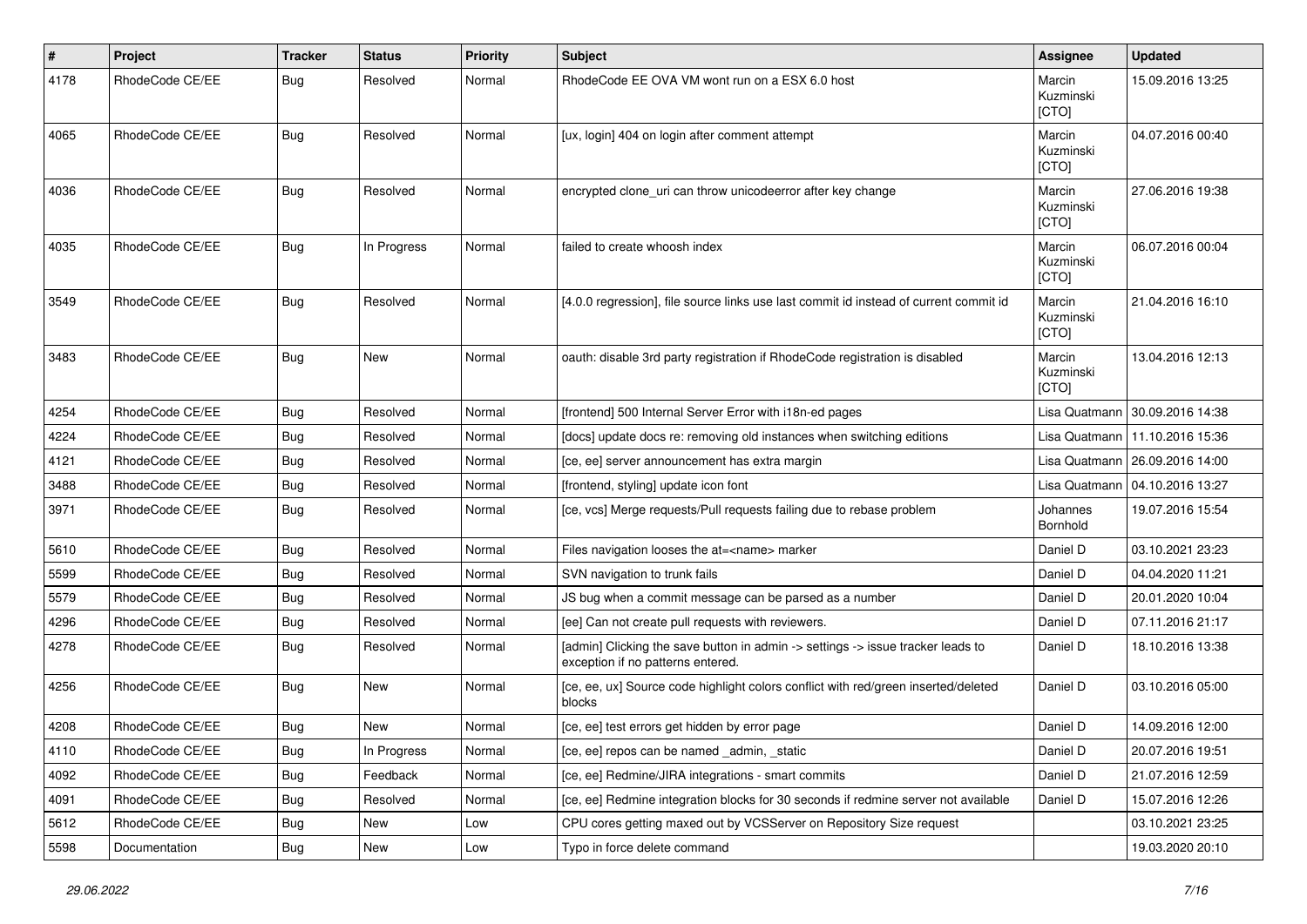| $\pmb{\#}$ | Project              | <b>Tracker</b> | <b>Status</b> | <b>Priority</b> | <b>Subject</b>                                                                 | <b>Assignee</b>              | <b>Updated</b>   |
|------------|----------------------|----------------|---------------|-----------------|--------------------------------------------------------------------------------|------------------------------|------------------|
| 5575       | RhodeCode CE/EE      | Bug            | Resolved      | Low             | Filtering username containing '-' does not work in Admin audit log panel       |                              | 20.01.2020 10:04 |
| 5558       | RhodeCode CE/EE      | Bug            | Resolved      | Low             | Commit compare window covers text                                              |                              | 08.07.2019 18:12 |
| 5522       | RhodeCode CE/EE      | Bug            | Resolved      | Low             | vcsserver fails when url contains extra "/"                                    |                              | 28.02.2019 13:52 |
| 5460       | RhodeCode CE/EE      | <b>Bug</b>     | New           | Low             | Repo creation stuck when remote clone returns partial http code 500            |                              | 06.07.2018 19:14 |
| 5439       | Documentation        | Bug            | <b>New</b>    | Low             | JIRA Integration description: Wrong sample link                                |                              | 14.02.2018 14:25 |
| 5342       | RhodeCode Appenlight | Bug            | New           | Low             | Broken link [Applications Modify application]                                  |                              | 21.06.2017 21:21 |
| 4154       | RhodeCode CE/EE      | <b>Bug</b>     | New           | Low             | [ce, ee] user register via github captcha                                      |                              | 05.08.2016 22:51 |
| 4040       | RhodeCode CE/EE      | Bug            | New           | Low             | [ce, ee] logout when logged out causes 403 Cross-site request forgery detected |                              | 23.06.2016 13:40 |
| 3615       | RhodeCode CE/EE      | Bug            | <b>New</b>    | Low             | (OperationalError) too many SQL variables on admin journal page                |                              | 06.05.2016 11:45 |
| 4155       | RhodeCode CE/EE      | Bug            | Resolved      | Low             | Date of Last Change is not displayed correctly                                 | Marcin<br>Kuzminski<br>[CTO] | 21.01.2020 02:20 |
| 5552       | RhodeCode CE/EE      | Feature        | <b>New</b>    | High            | PR dependency across repos                                                     |                              | 22.06.2019 01:15 |
| 5289       | RhodeCode CE/EE      | Feature        | New           | High            | Ability to Upload/Replace a file using the UI                                  |                              | 22.09.2017 10:29 |
| 4213       | RhodeCode CE/EE      | Feature        | New           | High            | Embed PostgreSQL database                                                      | Marcin<br>Kuzminski<br>[CTO] | 03.09.2016 23:45 |
| 317        | Documentation        | Feature        | <b>New</b>    | High            | Styling                                                                        | <b>Brian Butler</b>          | 07.07.2016 10:10 |
| 5642       | RhodeCode CE/EE      | Feature        | Resolved      | Normal          | pull request version column in commit list                                     |                              | 30.04.2021 08:53 |
| 5641       | RhodeCode CE/EE      | Feature        | New           | Normal          | "Add draft" / (x) button usability                                             |                              | 30.11.2020 20:53 |
| 5638       | RhodeCode CE/EE      | Feature        | <b>New</b>    | Normal          | Add "Copy full url path" button                                                |                              | 05.02.2021 20:23 |
| 5637       | RhodeCode CE/EE      | Feature        | <b>New</b>    | Normal          | Clone URL templates - add per repository/namespace                             |                              | 29.10.2020 09:38 |
| 5635       | RhodeCode CE/EE      | Feature        | Resolved      | Normal          | Remember column sorted by of the "Pull Requests You Participate In" table      |                              | 30.11.2020 22:30 |
| 5631       | RhodeCode CE/EE      | Feature        | <b>New</b>    | Normal          | Change target of PR                                                            |                              | 31.07.2020 17:05 |
| 5617       | RhodeCode CE/EE      | Feature        | <b>New</b>    | Normal          | Allow PRs to non-head bookmarks                                                |                              | 20.05.2020 12:25 |
| 5614       | RhodeCode CE/EE      | Feature        | Resolved      | Normal          | Show context function name in hg diffs                                         |                              | 23.04.2020 13:43 |
| 5611       | RhodeCode CE/EE      | Feature        | Resolved      | Normal          | Add information "is the pull request up to date?" in the PR page               |                              | 03.10.2021 23:24 |
| 5603       | RhodeCode CE/EE      | Feature        | Resolved      | Normal          | Code search - highlight matching search terms                                  |                              | 30.03.2020 11:16 |
| 5601       | RhodeCode CE/EE      | Feature        | Resolved      | Normal          | Default navigation should be by branch name not commit id                      |                              | 04.06.2020 23:51 |
| 5600       | RhodeCode CE/EE      | Feature        | New           | Normal          | Change default repository landing page                                         |                              | 27.01.2021 01:04 |
| 5595       | RhodeCode CE/EE      | Feature        | New           | Normal          | Group code review mail notification                                            |                              | 03.03.2020 10:17 |
| 5586       | RhodeCode CE/EE      | Feature        | New           | Normal          | @mention should be a link                                                      |                              | 29.01.2020 11:46 |
| 5585       | RhodeCode CE/EE      | Feature        | Resolved      | Normal          | Minimize downtime on rccontrol upgrade                                         |                              | 27.03.2020 09:45 |
| 5584       | RhodeCode CE/EE      | Feature        | New           | Normal          | "update pull request link" message on vcs client                               |                              | 23.01.2020 10:32 |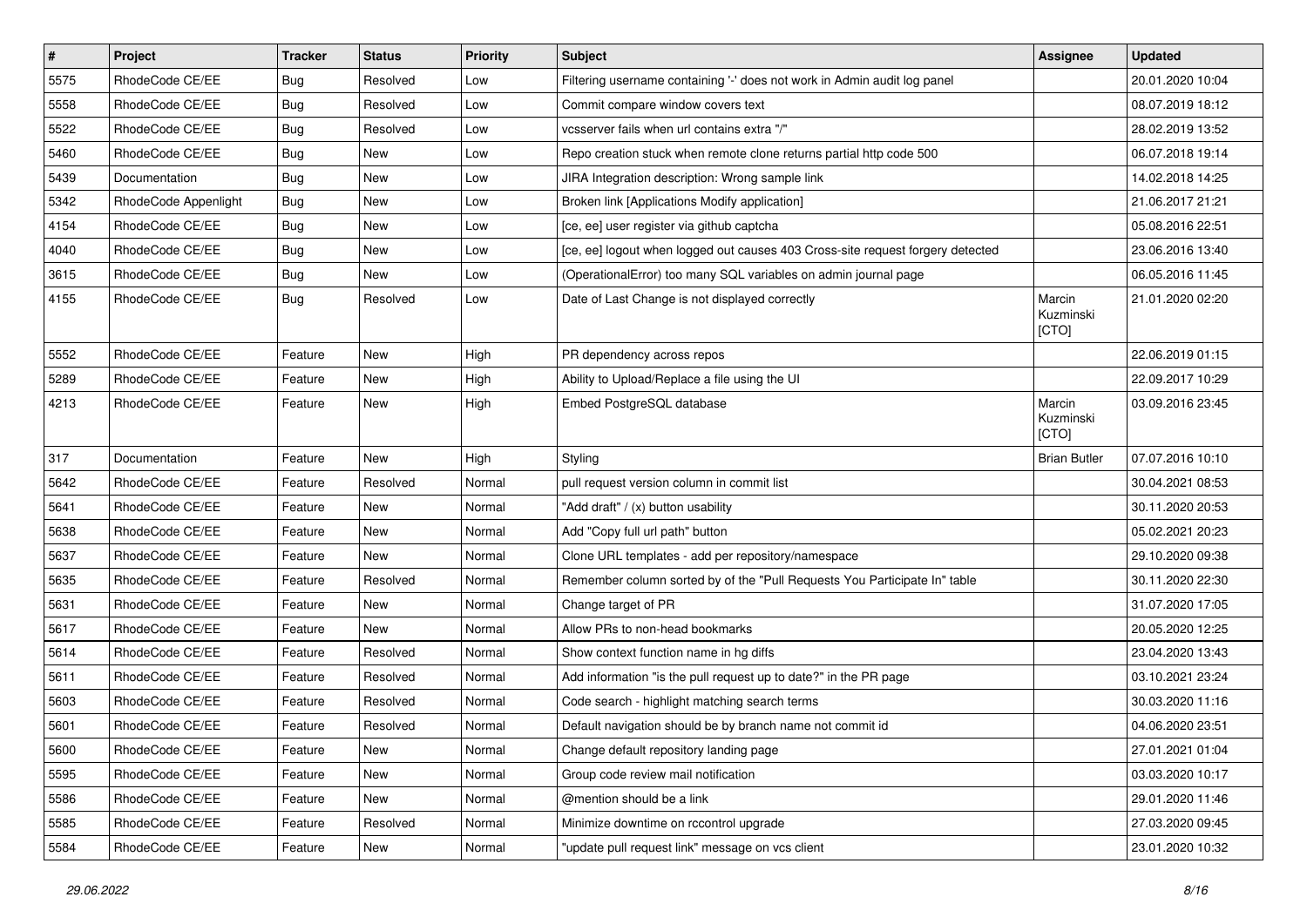| $\vert$ # | Project              | <b>Tracker</b> | <b>Status</b> | <b>Priority</b> | <b>Subject</b>                                                                                  | <b>Assignee</b> | <b>Updated</b>   |
|-----------|----------------------|----------------|---------------|-----------------|-------------------------------------------------------------------------------------------------|-----------------|------------------|
| 5583      | RhodeCode CE/EE      | Feature        | Resolved      | Normal          | rcextensions hook for pull request comment                                                      |                 | 23.04.2020 13:42 |
| 5582      | RhodeCode Control    | Feature        | <b>New</b>    | Normal          | Add the version number of a PR in the HTTP API                                                  |                 | 15.01.2020 10:45 |
| 5574      | RhodeCode CE/EE      | Feature        | Resolved      | Normal          | hg: Information for external hooks                                                              |                 | 30.07.2020 15:40 |
| 5543      | RhodeCode CE/EE      | Feature        | New           | Normal          | Repo API should have equivalent get_repo_audit_logs() to User API call<br>get_user_audit_logs() |                 | 26.02.2019 12:22 |
| 5534      | RhodeCode Control    | Feature        | <b>New</b>    | Normal          | extract/preload subcommand                                                                      |                 | 14.02.2019 14:45 |
| 5533      | RhodeCode Control    | Feature        | In Progress   | Normal          | Support busybox tar                                                                             |                 | 09.02.2019 22:09 |
| 5520      | RhodeCode CE/EE      | Feature        | Resolved      | Normal          | Show the head commits shas when the merge is prevented due to multiple heads                    |                 | 28.02.2019 13:52 |
| 5511      | RhodeCode CE/EE      | Feature        | New           | Normal          | New feature to synchronize the fork with the remote repo from the summary page                  |                 | 13.11.2018 01:23 |
| 5504      | RhodeCode CE/EE      | Feature        | <b>New</b>    | Normal          | Buttons to copy commit hash and to expand the commit message in the repo<br>summary view        |                 | 26.10.2018 00:59 |
| 5469      | RhodeCode CE/EE      | Feature        | Resolved      | Normal          | elastisearch > 2.x not supported?                                                               |                 | 21.01.2020 02:19 |
| 5396      | RhodeCode CE/EE      | Feature        | Resolved      | Normal          | Merge state with shadow repo should be created during pull request                              |                 | 12.10.2017 21:57 |
| 5321      | RhodeCode CE/EE      | Feature        | Resolved      | Normal          | Audit logs                                                                                      |                 | 21.06.2017 12:49 |
| 5316      | RhodeCode CE/EE      | Feature        | In Progress   | Normal          | UI should provide checkout URL for a SVN path                                                   |                 | 06.11.2017 21:59 |
| 5278      | RhodeCode CE/EE      | Feature        | <b>New</b>    | Normal          | Require support for git repositories of the form git://                                         |                 | 13.04.2017 15:20 |
| 5273      | RhodeCode CE/EE      | Feature        | New           | Normal          | Comment status                                                                                  |                 | 07.04.2017 13:10 |
| 5272      | RhodeCode CE/EE      | Feature        | Resolved      | Normal          | Pull Request checklist                                                                          |                 | 21.01.2020 02:09 |
| 5271      | RhodeCode CE/EE      | Feature        | New           | Normal          | Private comments                                                                                |                 | 07.04.2017 12:01 |
| 5256      | RhodeCode CE/EE      | Feature        | New           | Normal          | Last repository access time.                                                                    |                 | 23.03.2017 16:34 |
| 5187      | RhodeCode CE/EE      | Feature        | Resolved      | Normal          | changelog dynamic loading of commits                                                            |                 | 12.06.2018 12:31 |
| 4301      | RhodeCode CE/EE      | Feature        | New           | Normal          | [API] toggle force_password_reset in api for Idap users                                         |                 | 28.10.2016 15:43 |
| 4272      | RhodeCode CE/EE      | Feature        | New           | Normal          | Better SPAM protection                                                                          |                 | 12.10.2016 11:14 |
| 4226      | RhodeCode CE/EE      | Feature        | New           | Normal          | [settings, system info] add VCS and Channelstream status to System Info                         |                 | 14.09.2016 16:45 |
| 4222      | RhodeCode CE/EE      | Feature        | New           | Normal          | Configurable detection of READMEs                                                               |                 | 09.09.2016 10:05 |
| 4207      | RhodeCode CE/EE      | Feature        | Resolved      | Normal          | Support for obsolescence markers in changelog UI                                                |                 | 19.05.2017 16:14 |
| 4192      | RhodeCode CE/EE      | Feature        | Resolved      | Normal          | [ce, ee] slack/hipchat integrations group commits by branch pushed                              |                 | 09.09.2016 19:01 |
| 4191      | RhodeCode CE/EE      | Feature        | New           | Normal          | Add custom Image logo option to header                                                          |                 | 22.08.2016 14:49 |
| 4182      | RhodeCode CE/EE      | Feature        | New           | Normal          | add direct link from notification to corresponding PR                                           |                 | 19.08.2016 12:35 |
| 4144      | RhodeCode CE/EE      | Feature        | New           | Normal          | [ux] improve enable/disable of notifications                                                    |                 | 02.08.2016 17:19 |
| 4071      | RhodeCode Appenlight | Feature        | New           | Normal          | Allow for easy out-out of assigned permissions                                                  |                 | 05.07.2016 10:14 |
| 4064      | RhodeCode Appenlight | Feature        | New           | Normal          | Create a multiple action feature for Reports and Logs lists                                     |                 | 30.06.2016 15:18 |
| 4063      | RhodeCode Appenlight | Feature        | New           | Normal          | add option to specify custom value in dashboard select                                          |                 | 30.06.2016 15:17 |
| 4062      | RhodeCode Appenlight | Feature        | New           | Normal          | A way to see browser breakdown for an error                                                     |                 | 30.06.2016 15:16 |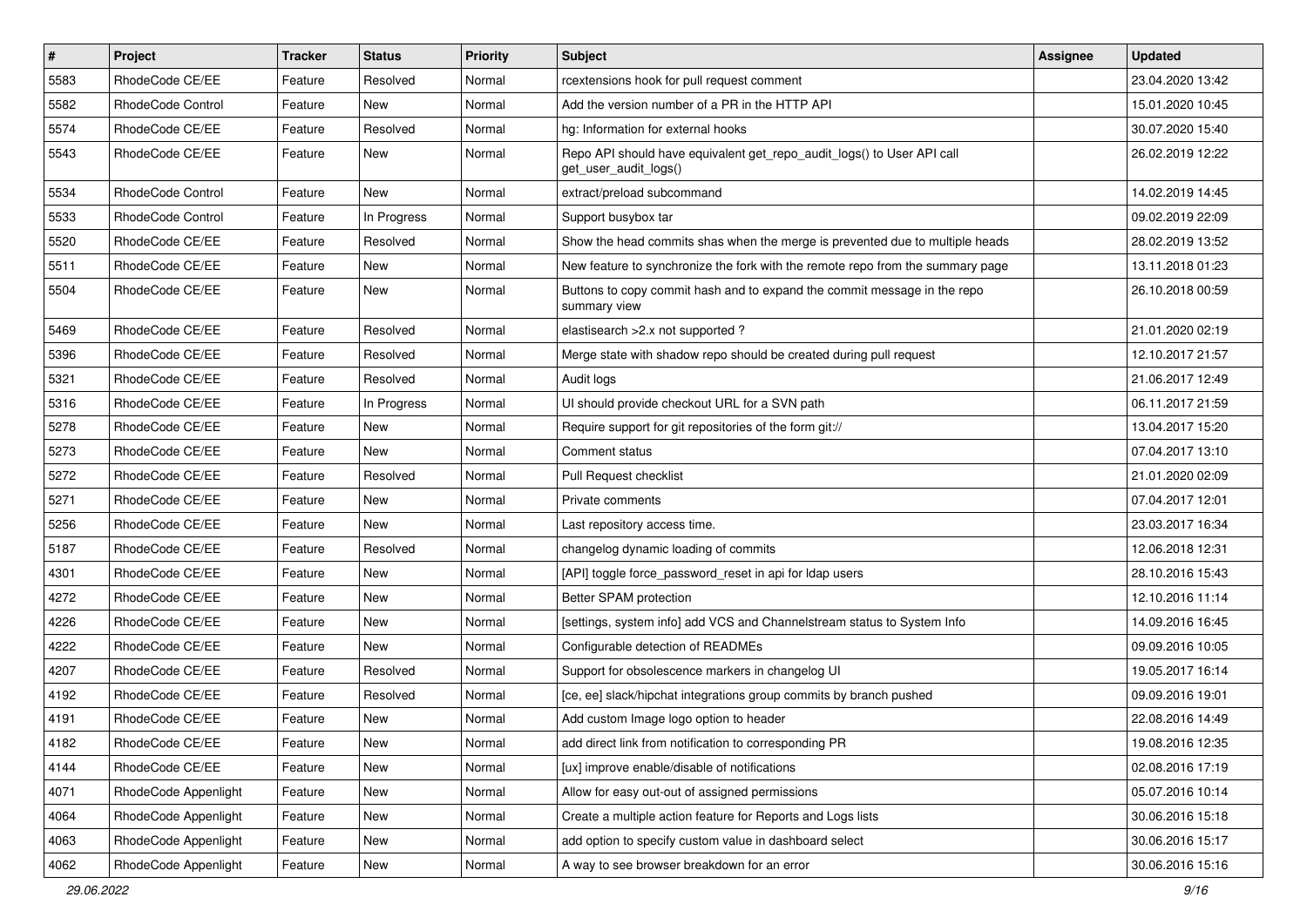| $\pmb{\#}$ | Project              | <b>Tracker</b> | <b>Status</b> | <b>Priority</b> | <b>Subject</b>                                                            | Assignee                            | <b>Updated</b>   |
|------------|----------------------|----------------|---------------|-----------------|---------------------------------------------------------------------------|-------------------------------------|------------------|
| 4061       | RhodeCode Appenlight | Feature        | New           | Normal          | Timezone for applications                                                 |                                     | 30.06.2016 15:16 |
| 4060       | RhodeCode Appenlight | Feature        | New           | Normal          | Replayable requests                                                       |                                     | 30.06.2016 15:15 |
| 4059       | RhodeCode Appenlight | Feature        | <b>New</b>    | Normal          | Server Monitoring                                                         |                                     | 30.06.2016 15:15 |
| 4057       | RhodeCode Appenlight | Feature        | <b>New</b>    | Normal          | Negation option for search filter                                         |                                     | 30.06.2016 15:12 |
| 4056       | RhodeCode Appenlight | Feature        | <b>New</b>    | Normal          | Optionally allow to filter graphs per machine in dashboard                |                                     | 30.06.2016 15:12 |
| 4044       | RhodeCode CE/EE      | Feature        | Resolved      | Normal          | <b>Branch permissions</b>                                                 |                                     | 30.08.2018 09:48 |
| 3999       | RhodeCode CE/EE      | Feature        | Resolved      | Normal          | Add `send account information` to user creation page                      |                                     | 28.06.2016 15:22 |
| 3981       | RhodeCode CE/EE      | Feature        | Resolved      | Normal          | Add cloud hosting like Gitlab, GitHub                                     |                                     | 02.03.2020 09:14 |
| 3980       | RhodeCode CE/EE      | Feature        | New           | Normal          | Add CI engine                                                             |                                     | 05.06.2016 21:32 |
| 3979       | RhodeCode CE/EE      | Feature        | <b>New</b>    | Normal          | Add kanban board                                                          |                                     | 05.06.2016 21:20 |
| 3978       | RhodeCode CE/EE      | Feature        | <b>New</b>    | Normal          | Add bug tracker                                                           |                                     | 05.06.2016 21:20 |
| 3977       | RhodeCode CE/EE      | Feature        | <b>New</b>    | Normal          | Wiki                                                                      |                                     | 05.06.2016 21:11 |
| 3486       | RhodeCode CE/EE      | Feature        | <b>New</b>    | Normal          | expose origin of permission in perm dict for users                        |                                     | 06.06.2016 10:54 |
| 3472       | RhodeCode CE/EE      | Feature        | <b>New</b>    | Normal          | Expose unified hooks that can be used in SSH backend                      |                                     | 14.04.2016 17:54 |
| 3460       | RhodeCode CE/EE      | Feature        | New           | Normal          | [ux, frontend] hide "show more" button when there is nothing more to show |                                     | 11.04.2016 13:37 |
| 3455       | RhodeCode CE/EE      | Feature        | <b>New</b>    | Normal          | [ux] commit message search should render entire commit message            |                                     | 07.04.2016 17:50 |
| 3440       | RhodeCode CE/EE      | Feature        | <b>New</b>    | Normal          | [design, ux] mock-up user interface for adding a branch/bookmark          |                                     | 05.04.2016 09:21 |
| 3373       | RhodeCode CE/EE      | Feature        | <b>New</b>    | Normal          | Allow to create Bookmarks and Branches from UI                            |                                     | 05.04.2016 09:21 |
| 2882       | RhodeCode CE/EE      | Feature        | <b>New</b>    | Normal          | Bulk comment submit                                                       |                                     | 17.03.2016 17:50 |
| 2817       | RhodeCode CE/EE      | Feature        | Resolved      | Normal          | Make largefiles downloadable from the interface                           |                                     | 27.03.2017 14:04 |
| 2539       | RhodeCode CE/EE      | Feature        | Feedback      | Normal          | Recursive deletion of resources                                           |                                     | 20.04.2016 08:52 |
| 1457       | RhodeCode CE/EE      | Feature        | <b>New</b>    | Normal          | add allow permissions inheritance on repo groups                          |                                     | 22.09.2017 10:27 |
| 148        | RhodeCode CE/EE      | Feature        | New           | Normal          | [comments] Add per file and multiline comments in a changeset             |                                     | 25.05.2016 10:20 |
| 5548       | RhodeCode CE/EE      | Feature        | <b>New</b>    | Normal          | Initial Search API                                                        | Peter Colledge                      | 07.07.2019 22:21 |
| 5368       | RhodeCode CE/EE      | Feature        | Resolved      | Normal          | Mercurial: Close branch before merging it                                 | Mathieu Cantin                      | 21.01.2020 02:11 |
| 1055       | RhodeCode CE/EE      | Feature        | Resolved      | Normal          | [pr, vcs] Expose the shadow repository of a pull request                  | Martin<br>Bornhold                  | 26.10.2016 10:33 |
| 5653       | RhodeCode CE/EE      | Feature        | <b>New</b>    | Normal          | Extend SSH clone to support cloning by repo id.                           | Marcin<br>Kuzminski<br><b>[CTO]</b> | 17.02.2021 12:58 |
| 5382       | RhodeCode CE/EE      | Feature        | New           | Normal          | Support for repository aliases                                            | Marcin<br>Kuzminski<br>[CTO]        | 04.09.2017 15:17 |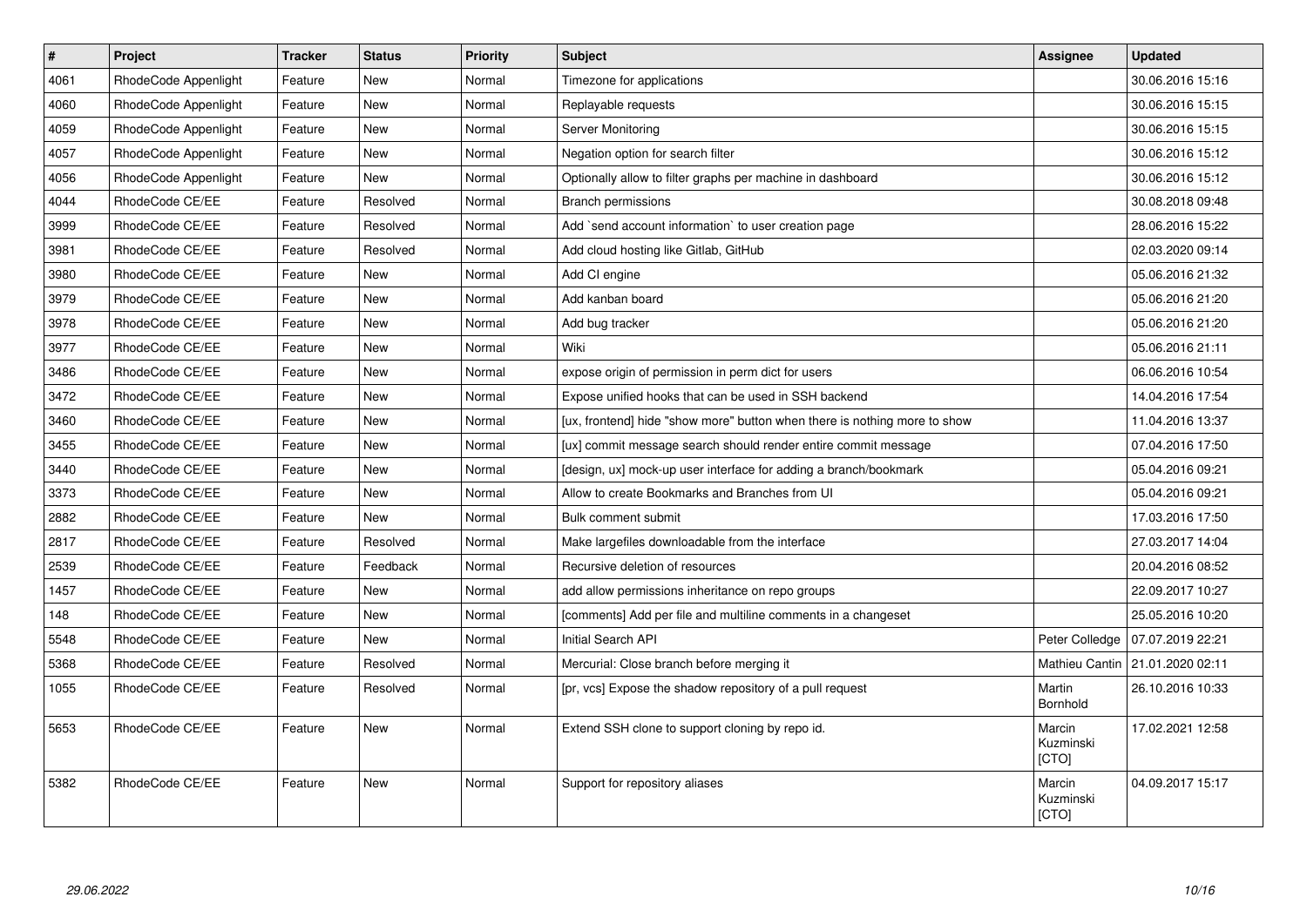| $\sharp$ | Project              | <b>Tracker</b> | <b>Status</b> | <b>Priority</b> | <b>Subject</b>                                                                                 | Assignee                     | <b>Updated</b>   |
|----------|----------------------|----------------|---------------|-----------------|------------------------------------------------------------------------------------------------|------------------------------|------------------|
| 4219     | RhodeCode CE/EE      | Feature        | Resolved      | Normal          | [ce, ee] Add mandatory reviewers for pull requests                                             | Marcin<br>Kuzminski<br>[CTO] | 20.06.2017 15:23 |
| 4211     | RhodeCode CE/EE      | Feature        | Resolved      | Normal          | [ce, ee] increase webhook flexibility                                                          | Marcin<br>Kuzminski<br>[CTO] | 20.06.2022 10:55 |
| 4193     | RhodeCode CE/EE      | Feature        | In Progress   | Normal          | Improve Filter Functionality in the Change Log                                                 | Marcin<br>Kuzminski<br>[CTO] | 22.09.2017 10:25 |
| 4000     | RhodeCode CE/EE      | Feature        | <b>New</b>    | Normal          | Make compare more functional                                                                   | Marcin<br>Kuzminski<br>[CTO] | 18.11.2017 19:11 |
| 5615     | RhodeCode CE/EE      | Feature        | Resolved      | Normal          | Misleading message in PR diff view "File was deleted in this version"                          | Daniel D                     | 23.04.2020 17:40 |
| 5602     | RhodeCode CE/EE      | Feature        | Resolved      | Normal          | Copy full path only copies partial                                                             | Daniel D                     | 30.03.2020 16:04 |
| 5581     | RhodeCode CE/EE      | Feature        | Resolved      | Normal          | expose `send_email` option in the HTTP API, for `comment_commit` and<br>`comment_pull_request` | Daniel D                     | 29.01.2020 11:46 |
| 4267     | RhodeCode CE/EE      | Feature        | Resolved      | Normal          | [ce, ee] jira tracker integration wildcard project key support                                 | Daniel D                     | 10.10.2016 20:13 |
| 4232     | RhodeCode CE/EE      | Feature        | <b>New</b>    | Normal          | [ce, ee, pr, compare] redo diffs, support side by side diffs, html diffs                       | Daniel D                     | 25.10.2016 15:40 |
| 4225     | RhodeCode CE/EE      | Feature        | Resolved      | Normal          | [ce, ee] repo group integrations cascade to child repo groups                                  | Daniel D                     | 14.09.2016 11:12 |
| 4183     | RhodeCode CE/EE      | Feature        | Resolved      | Normal          | Different roles for PR reviewers                                                               | Daniel D                     | 12.10.2020 23:13 |
| 4175     | RhodeCode CE/EE      | Feature        | Resolved      | Normal          | [ce, ee] repo group integrations                                                               | Daniel D                     | 16.08.2016 20:00 |
| 4157     | RhodeCode CE/EE      | Feature        | New           | Normal          | [integrations] Integrate with industry standard SW development tools                           | Daniel D                     | 08.08.2016 12:55 |
| 1131     | RhodeCode CE/EE      | Feature        | Resolved      | Normal          | Implement default reviewers for code review                                                    | Daniel D                     | 21.09.2016 18:28 |
| 687      | Documentation        | Feature        | <b>New</b>    | Normal          | [Integraton ]- Elastic search integration                                                      | <b>Brian Butler</b>          | 01.07.2016 14:15 |
| 659      | Documentation        | Feature        | New           | Normal          | Peer to Peer Failover                                                                          | <b>Brian Butler</b>          | 01.07.2016 14:15 |
| 4074     | RhodeCode CE/EE      | Feature        | New           | Normal          | Edit review comment                                                                            | Bartłomiej<br>Wołyńczyk      | 17.04.2018 21:51 |
| 5643     | RhodeCode CE/EE      | Feature        | Resolved      | Low             | jump to bottom of review                                                                       |                              | 30.04.2021 08:53 |
| 5613     | RhodeCode CE/EE      | Feature        | <b>New</b>    | Low             | Feature Request: Issue tracker link in new tab/window                                          |                              | 03.10.2021 23:25 |
| 5536     | RhodeCode CE/EE      | Feature        | Resolved      | Low             | Ability to disable server-side SSH key generation                                              |                              | 28.02.2019 13:52 |
| 4220     | RhodeCode Appenlight | Feature        | New           | Low             | Search params allow sorting of result.                                                         |                              | 06.09.2016 16:33 |
| 4017     | RhodeCode Appenlight | Feature        | New           | Low             | application logos need help                                                                    |                              | 14.06.2016 11:52 |
| 5442     | RhodeCode CE/EE      | Feature        | Resolved      | Low             | Preview of Jupyter notebooks                                                                   | Marcin<br>Kuzminski<br>[CTO] | 16.01.2019 16:33 |
| 5441     | RhodeCode CE/EE      | Feature        | New           | Low             | Some files not parsed as XML files                                                             | Marcin<br>Kuzminski<br>[CTO] | 12.06.2018 12:23 |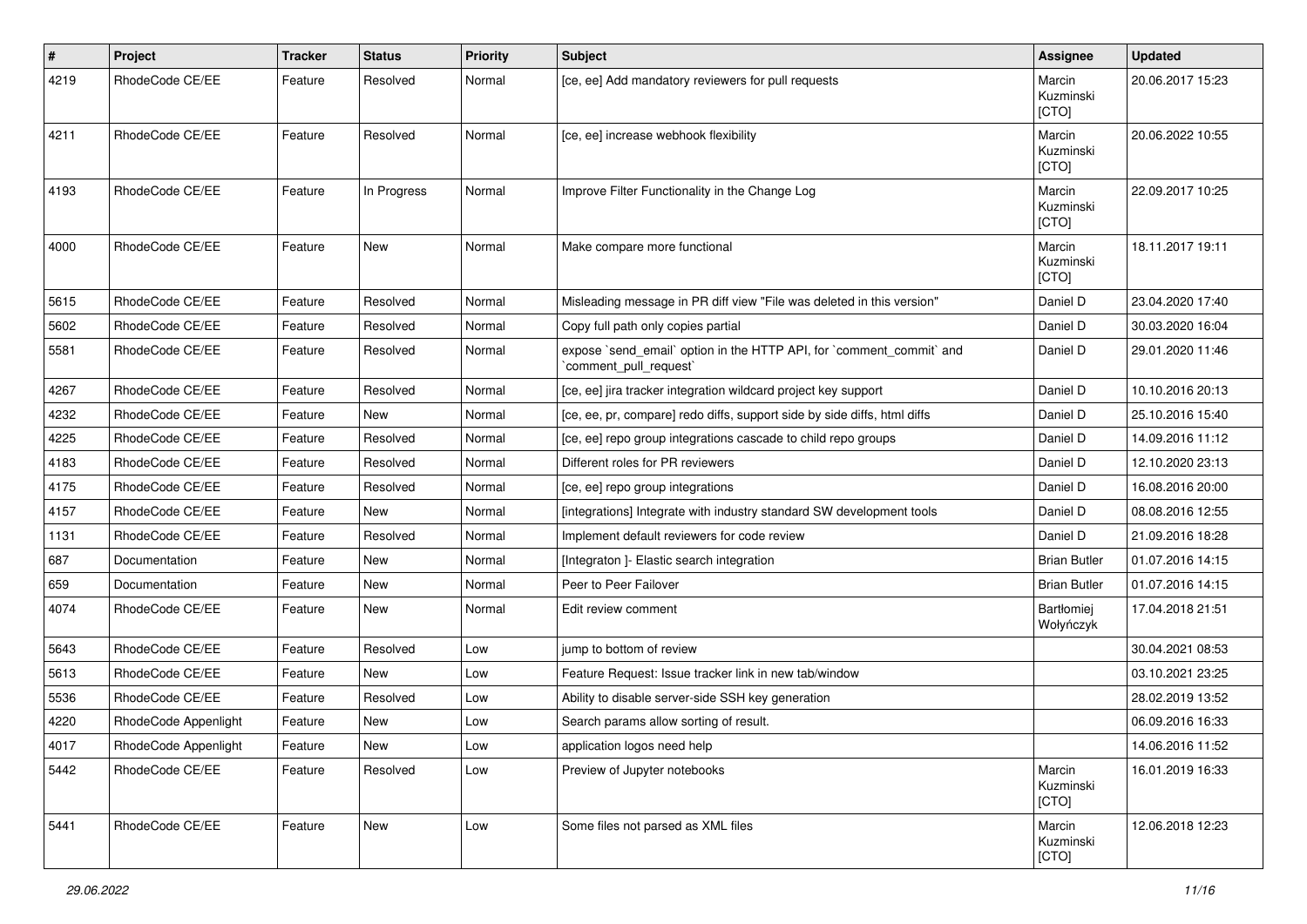| $\vert$ # | Project         | Tracker | <b>Status</b> | <b>Priority</b> | Subject                                                                                                                           | Assignee           | <b>Updated</b>   |
|-----------|-----------------|---------|---------------|-----------------|-----------------------------------------------------------------------------------------------------------------------------------|--------------------|------------------|
| 5491      | RhodeCode CE/EE | Support | New           | Urgent          | Upgrade RhodeCode Community + VCSSERVER from 4.10.4 to 4.12.4, pull request<br>stop working with reviewers                        |                    | 30.08.2018 09:47 |
| 5639      | RhodeCode CE/EE | Support | New           | High            | 500 Internal Server Error   The server has either erred  after importing Database<br>from backup                                  |                    | 22.11.2020 09:15 |
| 4677      | RhodeCode CE/EE | Support | Resolved      | High            | API get_repo_refs not working?                                                                                                    |                    | 19.12.2016 11:46 |
| 3364      | RhodeCode CE/EE | Support | New           | High            | Allow Specifying the Commit Message for Pull Request Merges                                                                       |                    | 17.04.2018 21:51 |
| 5516      | RhodeCode CE/EE | Support | Resolved      | High            | Cannot log into RhodeCode                                                                                                         | Thierry<br>Wynsdau | 28.05.2020 20:28 |
| 4243      | RhodeCode CE/EE | Support | Resolved      | High            | Gist visibility update?                                                                                                           | Martin<br>Bornhold | 27.09.2016 06:40 |
| 5677      | RhodeCode CE/EE | Support | New           | Normal          | PR cross merge                                                                                                                    |                    | 28.01.2022 16:59 |
| 5618      | RhodeCode CE/EE | Support | New           | Normal          | Getting HTTP 502 Bad Gateway when trying to push (or clone) on a slow network                                                     |                    | 27.05.2020 21:56 |
| 5609      | RhodeCode CE/EE | Support | Resolved      | Normal          | Change git diff algorithm                                                                                                         |                    | 31.03.2020 22:08 |
| 5593      | RhodeCode CE/EE | Support | New           | Normal          | SSH connections                                                                                                                   |                    | 17.02.2020 16:18 |
| 5591      | Documentation   | Support | New           | Normal          | documentation typo                                                                                                                |                    | 04.02.2020 19:43 |
| 5554      | RhodeCode CE/EE | Support | Resolved      | Normal          | How to increase number of commits shown in pagination on dashboard and<br>changelog                                               |                    | 21.01.2020 02:08 |
| 5546      | RhodeCode CE/EE | Support | Resolved      | Normal          | experiments with mercurial 4.9                                                                                                    |                    | 26.03.2019 09:23 |
| 5544      | RhodeCode CE/EE | Support | Resolved      | Normal          | Use of authentication token with LDAP account results in account lockout when max<br>bad password attempts are configured in LDAP |                    | 27.02.2019 10:09 |
| 5541      | RhodeCode CE/EE | Support | New           | Normal          | SVN Settings: Repository Patterns                                                                                                 |                    | 16.12.2019 15:35 |
| 5529      | Documentation   | Support | New           | Normal          | Documentation does not detail watched repositories                                                                                |                    | 07.02.2019 00:16 |
| 5527      | RhodeCode CE/EE | Support | New           | Normal          | API: expose human readable failure reason                                                                                         |                    | 30.01.2019 17:43 |
| 5503      | RhodeCode CE/EE | Support | New           | Normal          | failed to upgrade to 4.13.3                                                                                                       |                    | 06.11.2018 18:28 |
| 5499      | RhodeCode CE/EE | Support | New           | Normal          | ERROR [celery.worker.consumer.consumer] consumer: Cannot connect                                                                  |                    | 11.09.2018 08:39 |
| 5497      | RhodeCode CE/EE | Support | New           | Normal          | hg push hangs                                                                                                                     |                    | 30.08.2018 22:15 |
| 5496      | RhodeCode CE/EE | Support | New           | Normal          | database migration 4.11.6 mysql to 4.12.4 postgres                                                                                |                    | 27.08.2018 21:17 |
| 5495      | RhodeCode CE/EE | Support | New           | Normal          | Idap to crowd users_groups sync source                                                                                            |                    | 10.09.2018 22:09 |
| 5484      | RhodeCode CE/EE | Support | New           | Normal          | Setting up ssh, remote hg not found                                                                                               |                    | 06.07.2018 23:41 |
| 5468      | RhodeCode CE/EE | Support | New           | Normal          | Check logic for updating last commit for repository groups                                                                        |                    | 30.08.2018 09:47 |
| 5423      | Documentation   | Support | Resolved      | Normal          | API-Documentation for Method "create_repo_group" faulty                                                                           |                    | 22.01.2018 16:23 |
| 5395      | RhodeCode CE/EE | Support | Resolved      | Normal          | Svn protocols and performance                                                                                                     |                    | 04.04.2019 18:08 |
| 5394      | RhodeCode CE/EE | Support | New           | Normal          | SVN to Git / Mercurial Migration                                                                                                  |                    | 03.10.2017 09:29 |
| 5375      | RhodeCode CE/EE | Support | Resolved      | Normal          | How do I configure "Go to" to just search repository names?                                                                       |                    | 16.08.2017 18:00 |
| 5269      | RhodeCode CE/EE | Support | New           | Normal          | Upgrade from RC EE 3.7.1 to RC EE 4.x                                                                                             |                    | 29.06.2017 19:36 |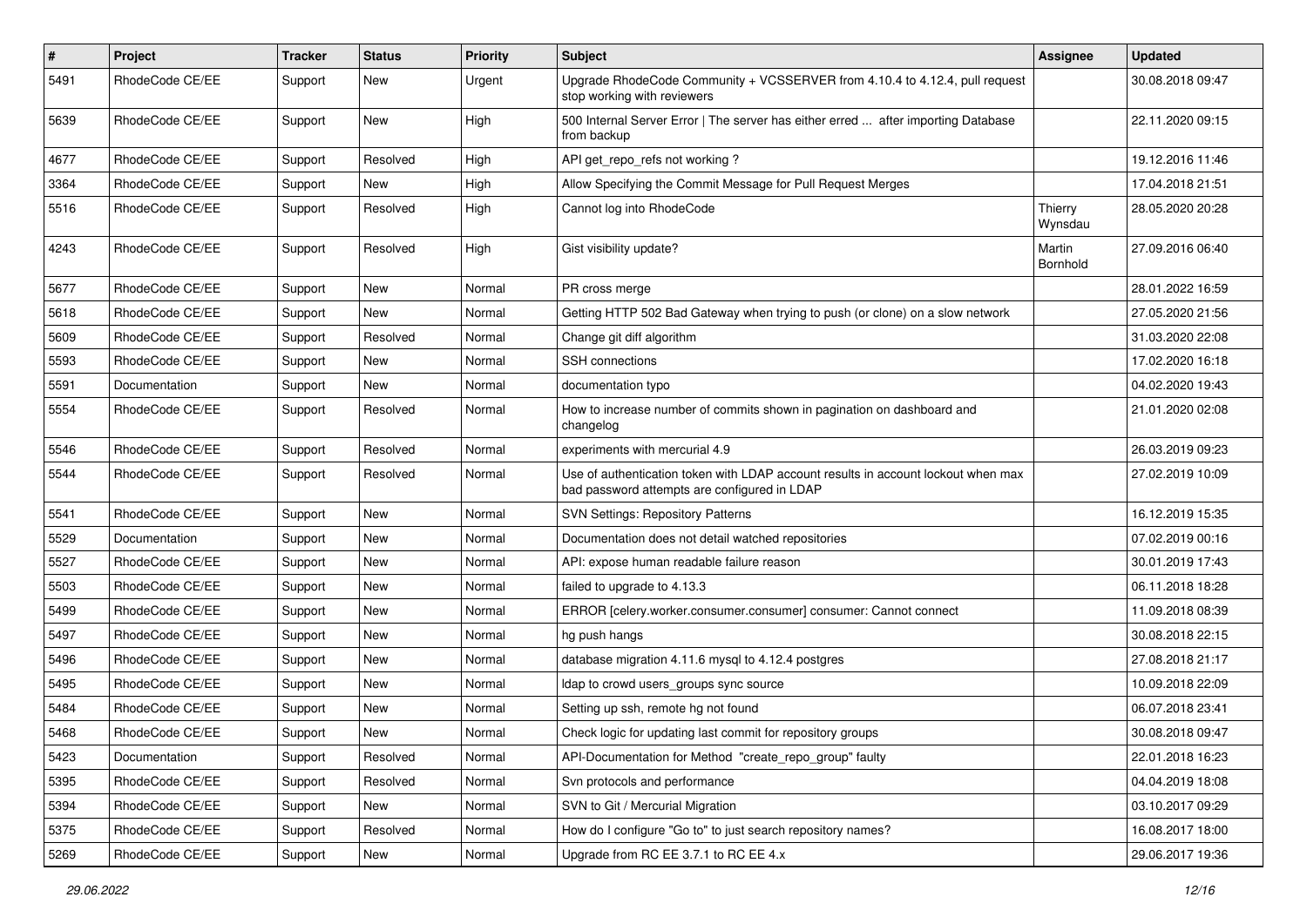| $\vert$ # | Project         | Tracker | <b>Status</b> | <b>Priority</b> | Subject                                                                                   | Assignee            | <b>Updated</b>   |
|-----------|-----------------|---------|---------------|-----------------|-------------------------------------------------------------------------------------------|---------------------|------------------|
| 5255      | RhodeCode CE/EE | Support | New           | Normal          | I can't access issues created by me from mail                                             |                     | 04.04.2017 11:28 |
| 5237      | Documentation   | Support | <b>New</b>    | Normal          | documentation for DR                                                                      |                     | 06.03.2017 23:34 |
| 4303      | RhodeCode CE/EE | Support | New           | Normal          | rhodecode instance                                                                        |                     | 08.11.2016 16:32 |
| 4252      | RhodeCode CE/EE | Support | New           | Normal          | Backup & Recovery                                                                         |                     | 07.10.2016 19:47 |
| 4227      | RhodeCode CE/EE | Support | Resolved      | Normal          | VBScript files detected as text/plain - no syntax highlighting                            |                     | 14.09.2016 22:38 |
| 4081      | RhodeCode CE/EE | Support | Resolved      | Normal          | Receiving server 500 error when trying to clone repo from windows client using<br>eclipse |                     | 12.07.2016 14:30 |
| 3967      | RhodeCode CE/EE | Support | In Progress   | Normal          | Server 500 error                                                                          |                     | 11.08.2016 13:39 |
| 3332      | RhodeCode CE/EE | Support | <b>New</b>    | Normal          | LDAP settings page: Add button "test connection"                                          |                     | 17.03.2016 10:23 |
| 4244      | RhodeCode CE/EE | Support | Resolved      | Normal          | mod_dav_svn template error when using auth_realm with spaces in it                        | Martin<br>Bornhold  | 28.09.2016 12:07 |
| 4269      | RhodeCode CE/EE | Support | Resolved      | Normal          | Allow flash messages to be permanently surpressed                                         | <b>Marcin Lulek</b> | 14.10.2016 12:46 |
| 5391      | RhodeCode CE/EE | Task    | Resolved      | High            | Secure Email change                                                                       |                     | 17.04.2018 21:50 |
| 4235      | RhodeCode CE/EE | Task    | Resolved      | High            | Support GIT LFS server                                                                    |                     | 23.03.2017 17:24 |
| 4251      | RhodeCode CE/EE | Task    | Feedback      | High            | [customer] Pull request with subrepos                                                     | Martin<br>Bornhold  | 10.11.2016 17:52 |
| 5537      | RhodeCode CE/EE | Task    | Resolved      | Normal          | Add owner to create_pull_request API                                                      |                     | 28.02.2019 13:52 |
| 5404      | RhodeCode CE/EE | Task    | New           | Normal          | Add an option to detach review rules when deleting an user                                |                     | 22.11.2017 11:23 |
| 5400      | RhodeCode CE/EE | Task    | <b>New</b>    | Normal          | User group - subgroup support                                                             |                     | 06.11.2017 22:00 |
| 5343      | RhodeCode CE/EE | Task    | Resolved      | Normal          | SSH key management and SSH support                                                        |                     | 18.08.2017 23:50 |
| 5265      | RhodeCode CE/EE | Task    | Resolved      | Normal          | Enable phases support                                                                     |                     | 11.05.2017 11:10 |
| 5235      | RhodeCode CE/EE | Task    | Resolved      | Normal          | relative image support                                                                    |                     | 10.03.2017 23:37 |
| 5229      | RhodeCode CE/EE | Task    | Resolved      | Normal          | add support for https://clipboardjs.com/                                                  |                     | 21.01.2020 02:19 |
| 5225      | RhodeCode CE/EE | Task    | Resolved      | Normal          | add tag of author/contribitor to comments                                                 |                     | 11.05.2017 11:10 |
| 5221      | RhodeCode CE/EE | Task    | Resolved      | Normal          | Missing comment type in emails                                                            |                     | 19.02.2017 21:46 |
| 5203      | RhodeCode CE/EE | Task    | Resolved      | Normal          | optimise large repos speed                                                                |                     | 08.09.2017 16:10 |
| 5202      | RhodeCode CE/EE | Task    | Resolved      | Normal          | run git gc and git repack on GIT repos when we have a scheduler via celery in<br>pyramid  |                     | 04.12.2017 20:49 |
| 5201      | RhodeCode CE/EE | Task    | Resolved      | Normal          | API: implement describe-methods                                                           |                     | 13.02.2017 15:57 |
| 5200      | RhodeCode CE/EE | Task    | New           | Normal          | investigate search improvements                                                           |                     | 16.12.2019 16:04 |
| 5198      | RhodeCode CE/EE | Task    | Resolved      | Normal          | remove pyro4 from enterprise                                                              |                     | 07.02.2017 19:28 |
| 5184      | RhodeCode CE/EE | Task    | Resolved      | Normal          | bump pyramid to 1.7.X                                                                     |                     | 06.02.2017 21:50 |
| 4678      | RhodeCode CE/EE | Task    | Resolved      | Normal          | Release 4.5.2                                                                             |                     | 19.12.2016 17:32 |
| 4669      | RhodeCode CE/EE | Task    | New           | Normal          | disable pytest sugar on nix-build                                                         |                     | 01.12.2016 12:52 |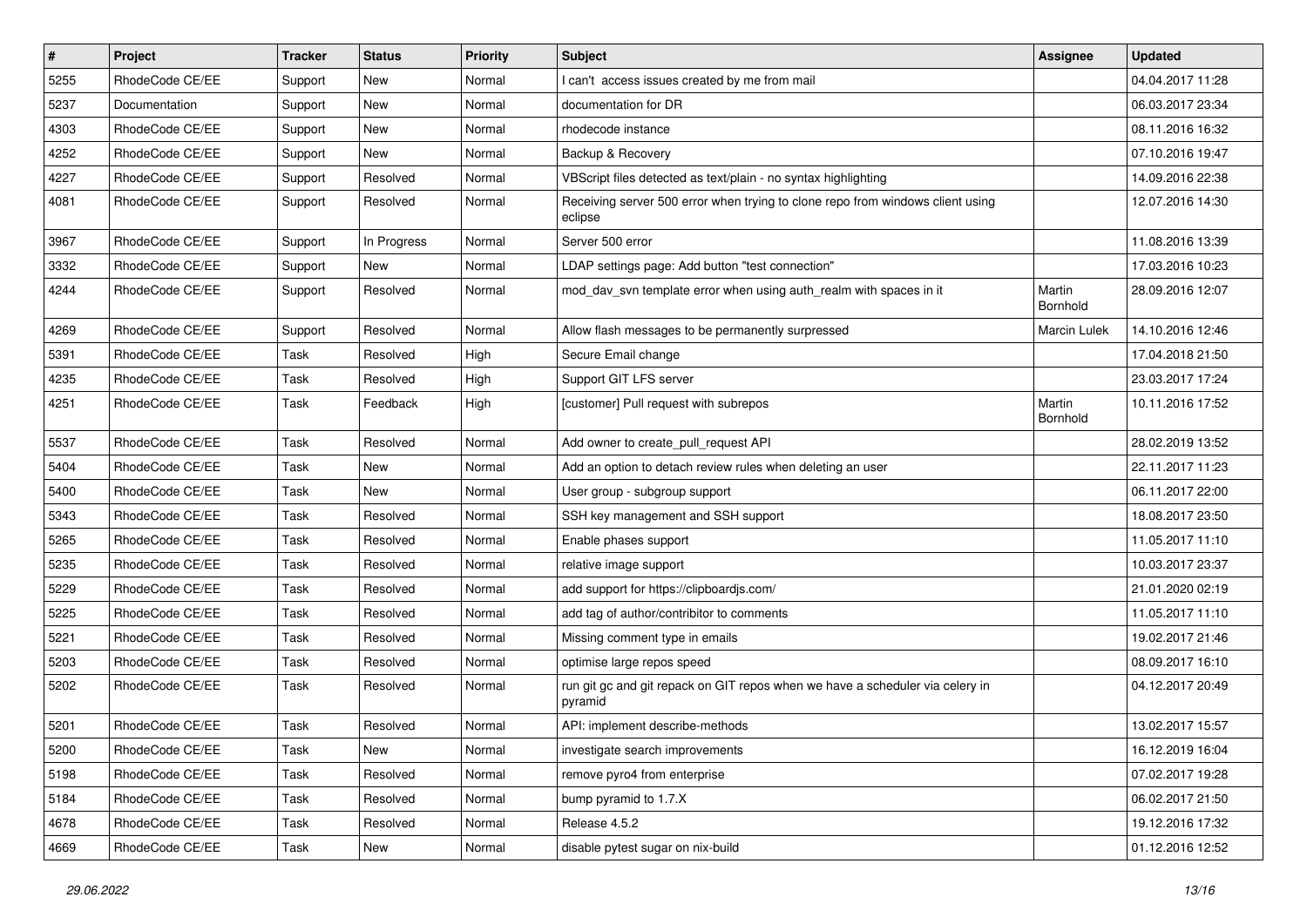| $\pmb{\#}$ | Project         | <b>Tracker</b> | <b>Status</b> | <b>Priority</b> | <b>Subject</b>                                                                                        | <b>Assignee</b>    | <b>Updated</b>   |
|------------|-----------------|----------------|---------------|-----------------|-------------------------------------------------------------------------------------------------------|--------------------|------------------|
| 4666       | RhodeCode CE/EE | Task           | Resolved      | Normal          | Bump git and mercurial to latest versions                                                             |                    | 02.12.2016 19:01 |
| 4312       | RhodeCode CE/EE | Task           | <b>New</b>    | Normal          | Storage location changes                                                                              |                    | 11.07.2017 13:31 |
| 4305       | RhodeCode CE/EE | Task           | Resolved      | Normal          | Meta-tagging could be excluded from limit                                                             |                    | 09.11.2016 19:27 |
| 4299       | RhodeCode CE/EE | Task           | New           | Normal          | TEMPLATE repo groups                                                                                  |                    | 22.09.2017 10:26 |
| 4290       | RhodeCode CE/EE | Task           | New           | Normal          | Allow to transplant the review status to merged commits                                               |                    | 17.04.2018 21:50 |
| 4283       | RhodeCode CE/EE | Task           | Resolved      | Normal          | bump whoosh to 2.7.4 release                                                                          |                    | 13.12.2016 21:08 |
| 4216       | RhodeCode CE/EE | Task           | <b>New</b>    | Normal          | [ux, renderers] implement consistent rendering for text fields                                        |                    | 06.09.2016 11:46 |
| 4169       | RhodeCode CE/EE | Task           | Resolved      | Normal          | re-architecture celery support                                                                        |                    | 17.11.2017 19:21 |
| 4163       | RhodeCode CE/EE | Task           | New           | Normal          | [ce, ee] celery refactor + upgrade                                                                    |                    | 15.08.2016 12:32 |
| 4151       | RhodeCode CE/EE | Task           | Resolved      | Normal          | [packaging] Subversion to current 1.9.X                                                               |                    | 09.09.2016 10:18 |
| 4140       | RhodeCode CE/EE | Task           | Resolved      | Normal          | Check middleware chain status, and Verify that special middleware is catching<br>exceptions correctly |                    | 23.08.2016 12:13 |
| 4108       | RhodeCode CE/EE | Task           | Resolved      | Normal          | Release 4.2.2                                                                                         |                    | 14.10.2016 13:08 |
| 4051       | RhodeCode CE/EE | Task           | New           | Normal          | [ux, renderering] Consistent formatting on text fields.                                               |                    | 22.09.2017 10:27 |
| 4045       | RhodeCode CE/EE | Task           | <b>New</b>    | Normal          | File permissions                                                                                      |                    | 17.04.2018 21:49 |
| 4003       | RhodeCode CE/EE | Task           | Resolved      | Normal          | User personal repository groups improvements                                                          |                    | 07.11.2016 16:12 |
| 3504       | RhodeCode CE/EE | Task           | In Progress   | Normal          | [routing] Move static assets under a common prefix                                                    |                    | 19.07.2016 12:27 |
| 3484       | RhodeCode CE/EE | Task           | New           | Normal          | oauth: reduce required permissions for 3rd party                                                      |                    | 13.04.2016 12:33 |
| 3377       | RhodeCode CE/EE | Task           | <b>New</b>    | Normal          | extra fields types extensions                                                                         |                    | 24.03.2016 15:23 |
| 3376       | RhodeCode CE/EE | Task           | <b>New</b>    | Normal          | Repo action plugins                                                                                   |                    | 24.03.2016 15:21 |
| 3362       | RhodeCode CE/EE | Task           | New           | Normal          | auth-plugins, indicate visually that plugin is turned on but NOT enabled                              |                    | 22.03.2016 19:03 |
| 3333       | RhodeCode Tools | <b>Task</b>    | New           | Normal          | Create rhodecode-tools backup command for backup of RhodeCode Enterprise                              |                    | 17.03.2016 12:43 |
| 3261       | RhodeCode CE/EE | <b>Task</b>    | <b>New</b>    | Normal          | mousetrap.js bump to latest 1.5.X version                                                             |                    | 17.03.2016 12:52 |
| 3260       | RhodeCode CE/EE | Task           | New           | Normal          | api: expose get repo node method                                                                      |                    | 17.03.2016 12:56 |
| 3239       | RhodeCode CE/EE | Task           | Resolved      | Normal          | Catch all route for repo page or repo group page is always executing checks for<br>every page         |                    | 21.04.2016 11:30 |
| 2944       | RhodeCode CE/EE | Task           | <b>New</b>    | Normal          | Bump gunicorn to 19.4 version                                                                         |                    | 17.03.2016 12:58 |
| 2844       | RhodeCode CE/EE | Task           | New           | Normal          | Update Bcrypt to a maintained version                                                                 |                    | 17.02.2018 20:37 |
| 2744       | RhodeCode CE/EE | Task           | Resolved      | Normal          | Deprecating Internet Explorer                                                                         |                    | 06.07.2016 12:04 |
| 737        | Documentation   | Task           | New           | Normal          | What is an extra field and how do you add it?                                                         |                    | 01.07.2016 14:15 |
| 4237       | RhodeCode CE/EE | Task           | Resolved      | Normal          | Enable HTTP support                                                                                   | Martin<br>Bornhold | 12.10.2016 11:51 |
| 4203       | RhodeCode CE/EE | Task           | Resolved      | Normal          | Get rid of svn.proxy.parent path root, and replace it with reading storage location<br>from Database  | Martin<br>Bornhold | 22.09.2016 14:31 |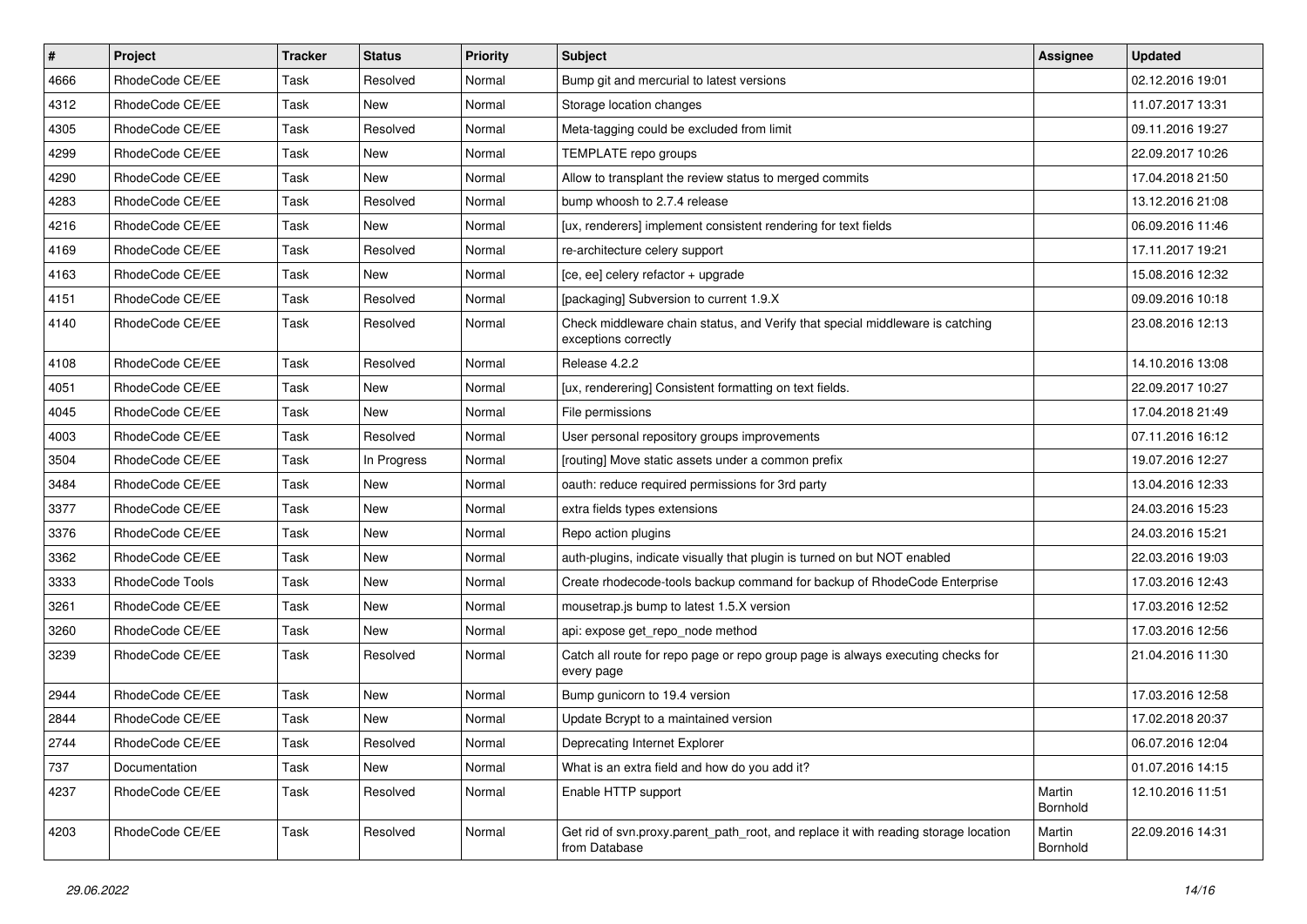| $\vert$ # | Project              | <b>Tracker</b> | <b>Status</b> | <b>Priority</b> | <b>Subject</b>                                                                                     | Assignee                     | <b>Updated</b>   |
|-----------|----------------------|----------------|---------------|-----------------|----------------------------------------------------------------------------------------------------|------------------------------|------------------|
| 4234      | RhodeCode CE/EE      | Task           | New           | Normal          | prepare and test RhodeCode VM image for AWS                                                        | <b>Marcin Lulek</b>          | 11.07.2017 13:32 |
| 4052      | RhodeCode Appenlight | Task           | <b>New</b>    | Normal          | release fixes                                                                                      | Marcin Lulek                 | 29.06.2016 12:14 |
| 5386      | RhodeCode CE/EE      | Task           | Resolved      | Normal          | Increase security for Email Change                                                                 | Marcin<br>Kuzminski<br>[CTO] | 17.02.2018 17:29 |
| 5150      | RhodeCode CE/EE      | Task           | Resolved      | Normal          | Password reset promts in my account should be hidden in accounts that are not of<br>type rhodecode | Marcin<br>Kuzminski<br>[CTO] | 02.01.2017 16:34 |
| 4670      | RhodeCode CE/EE      | Task           | Resolved      | Normal          | Release 4.5.1                                                                                      | Marcin<br>Kuzminski<br>[CTO] | 06.12.2016 21:13 |
| 4297      | RhodeCode CE/EE      | Task           | Resolved      | Normal          | redo the my-pull-requests page to use the datagrid                                                 | Marcin<br>Kuzminski<br>[CTO] | 01.11.2016 09:31 |
| 4282      | RhodeCode CE/EE      | Task           | Resolved      | Normal          | Add inode limit together with disk usage                                                           | Marcin<br>Kuzminski<br>[CTO] | 19.10.2016 12:18 |
| 4281      | RhodeCode CE/EE      | Task           | Resolved      | Normal          | Fix docs on To `increase database performance`                                                     | Marcin<br>Kuzminski<br>[CTO] | 18.10.2016 16:39 |
| 4245      | RhodeCode CE/EE      | Task           | Resolved      | Normal          | Convert control command to use http mode by default                                                | Marcin<br>Kuzminski<br>[CTO] | 14.10.2016 16:13 |
| 3556      | RhodeCode CE/EE      | Task           | Resolved      | Normal          | Disable and rename initial_repo_scan flag                                                          | Marcin<br>Kuzminski<br>[CTO] | 22.04.2016 14:33 |
| 3454      | RhodeCode CE/EE      | Task           | Feedback      | Normal          | [ce/ee] visually differentiate the two editions                                                    | Marcin<br>Kuzminski<br>[CTO] | 10.08.2016 03:30 |
| 4194      | RhodeCode CE/EE      | Task           | Resolved      | Normal          | move svn http backend out of labs into a real VCS settings                                         | Lisa Quatmann                | 14.09.2016 23:16 |
| 4153      | RhodeCode CE/EE      | Task           | Resolved      | Normal          | Optimize readme fetching by changing the system of readme detection                                | Johannes<br>Bornhold         | 09.09.2016 10:17 |
| 4311      | RhodeCode CE/EE      | Task           | Resolved      | Normal          | Diffs feedback                                                                                     | Daniel D                     | 26.11.2016 14:10 |
| 4288      | RhodeCode CE/EE      | Task           | Resolved      | Normal          | [ce, ee] unify controllers that use diffs                                                          | Daniel D                     | 02.08.2017 11:41 |
| 4246      | RhodeCode CE/EE      | Task           | New           | Normal          | [ce, ee, vcs, git] add tests for annotated git tags                                                | Daniel D                     | 13.02.2018 18:03 |
| 4238      | RhodeCode CE/EE      | Task           | Resolved      | Normal          | default reviewers updates                                                                          | Daniel D                     | 06.10.2016 14:26 |
| 4202      | RhodeCode CE/EE      | Task           | Resolved      | Normal          | Polish the 503.html page                                                                           | Daniel D                     | 30.08.2016 23:54 |
| 4197      | RhodeCode CE/EE      | Task           | New           | Normal          | [ce, ee] get list of users with their permissions to a repository                                  | Daniel D                     | 22.09.2017 10:30 |
| 4181      | RhodeCode CE/EE      | Task           | Resolved      | Normal          | Integrations: allow root repos only integrations                                                   | Daniel D                     | 31.08.2016 17:44 |
| 4180      | RhodeCode CE/EE      | Task           | Resolved      | Normal          | integrations: possible limit the updates sent                                                      | Daniel D                     | 22.08.2016 12:22 |